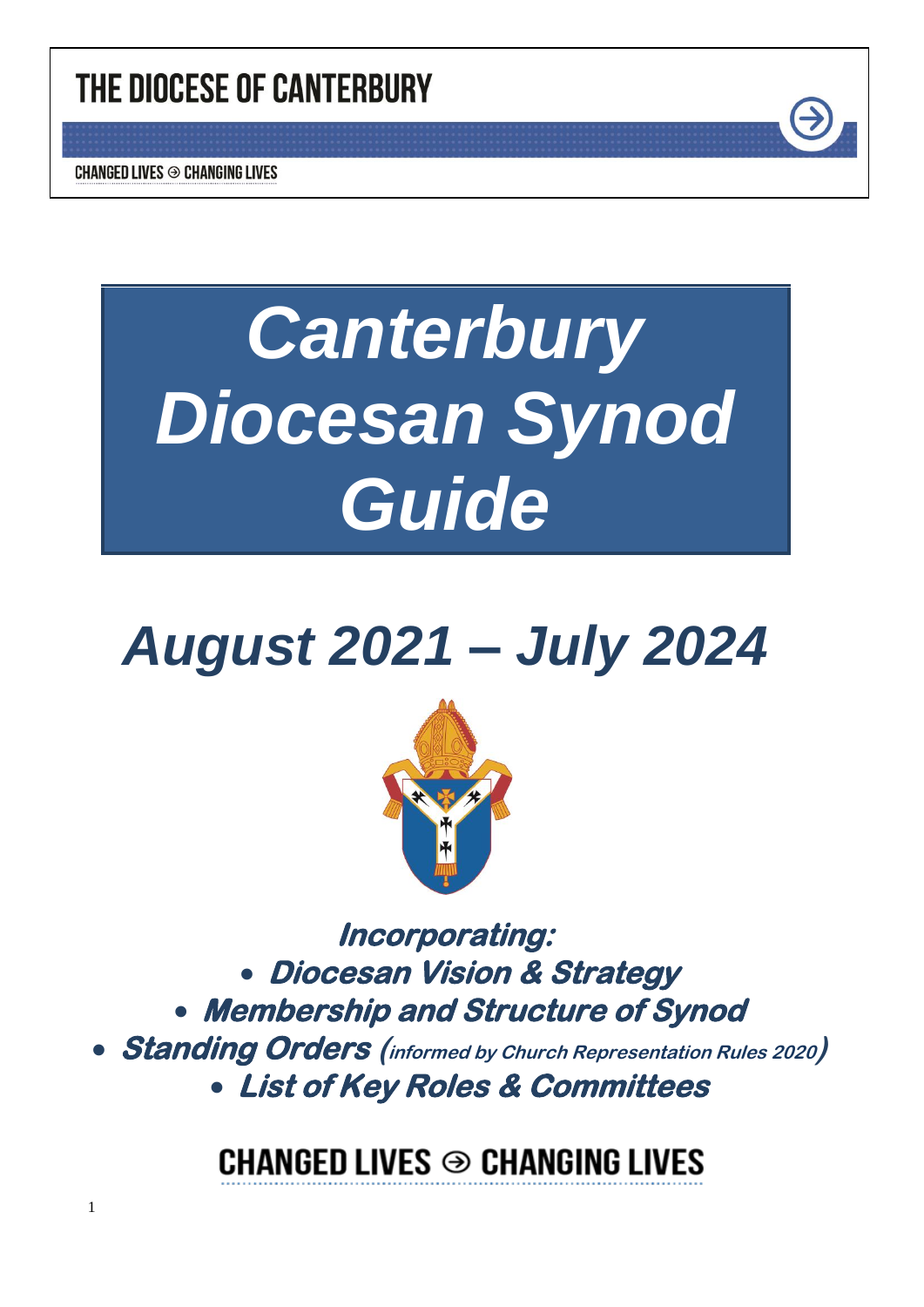## *Diocesan Vision & Strategy*

#### Our vision:

#### **Changed Lives -> Changing Lives**

**By God's grace we want to be a people who are…**

- **… confident and creative disciples of Jesus Christ**
- **… rooted in scripture and drenched in prayer**
- **… living gratefully, giving generously, caring for creation and sharing the gospel**
- **… growing in number and expectations – of God and of ourselves**
- **… motivated by justice and love, open to the Spirit & ready for adventure!**

**Therefore we will….**

- **Grow and deepen our engagement with children and young people**
- **Deepen our own faith journey**
- **Find ways to live within our financial means**
- **Identify churches / places where revitalisation or planting might be possible**
- **Explore how living generously can release resources**
- **Look at how our buildings can support mission**
- **Equip a broader range of ministry to better serve our communities**

The structure of the diocese is currently designed to support the deaneries in their achievement of this vision through three 'Frameworks' (listed below) and other committees (listed at the end of this document):

- **Children, Schools and Young People**
- **Mission and Ministry**
- **Communities and Partnerships**

These frameworks represent a collaborative way of working with our deaneries to deliver our discerned strategic themes:

- **24/7 discipleship**
- **Prioritising children and young people**
- **Mutuality & parish share**
- **Review central and support services**
- **Ministry – lay and ordained**
- **Church revitalisation and planting (including Ignite)**
- **Church buildings**
- **Social and environmental justice**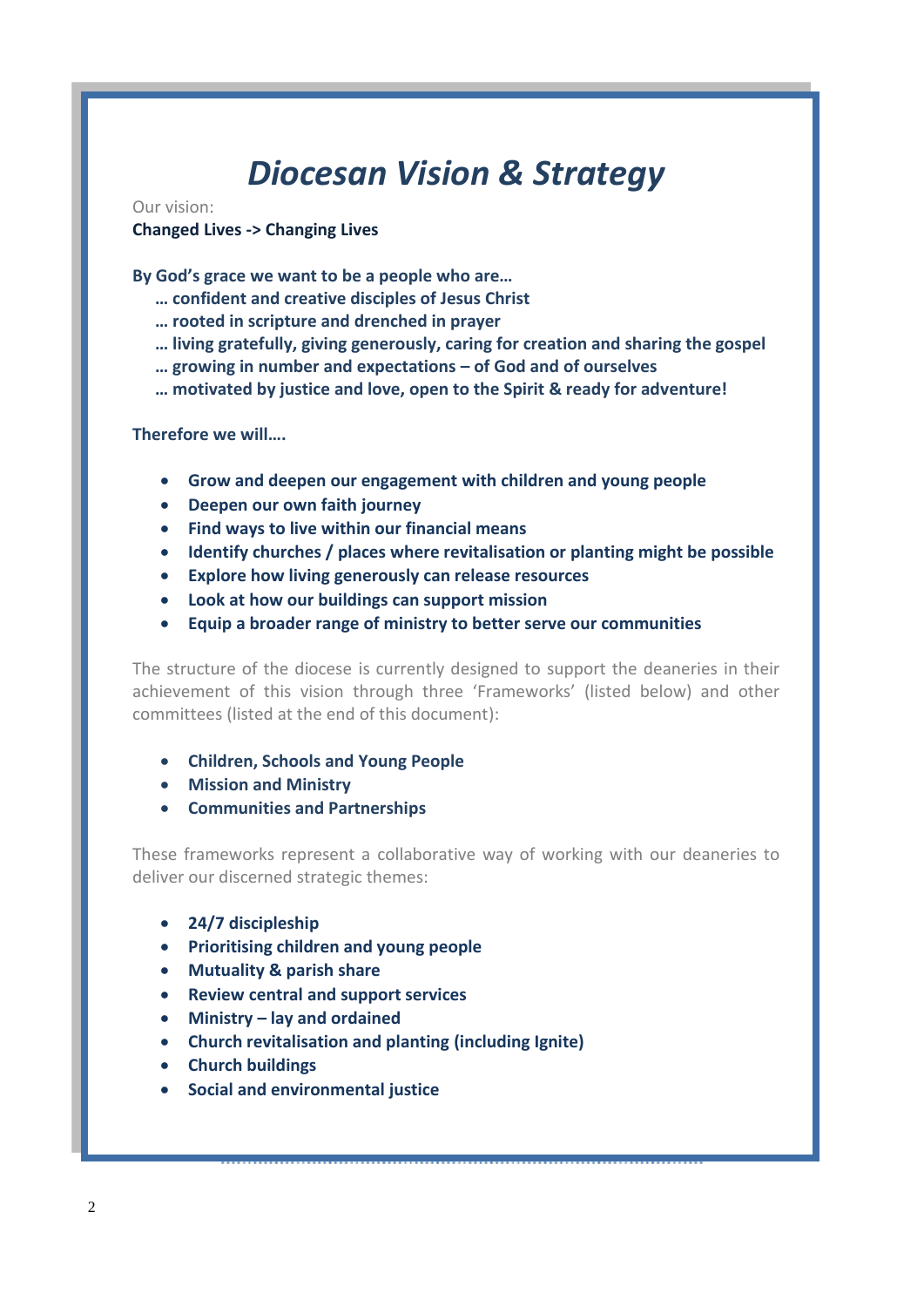## *PURPOSE OF THIS GUIDE*

1. This guide is intended to provide members, new and old, with basic information about the routine administrative details of the Diocesan Synod's working, and to indicate what facilities are available and who can supply them. In what we do, and in the ways in which we do it, we have to comply with the Synod's Standing Orders. The Standing Orders are found further on and give the explanation for particular details of our practice. This guide is not concerned with the Standing Orders, although it is consistent with them. Its purpose is to describe what we actually do and, generally speaking who does what.

## *TIMES, DATES AND PLACES OF MEETINGS*

- 2. Meetings are normally held on Saturday and begin with an act of worship. They end at either lunch time or by 3.00 pm, depending on the amount of business to be dealt with. Generally there is an evening Synod in July which deals with some of the regulatory business of the diocese. It usually starts at 6.30 pm and concludes by 9.00 pm.
- 3. The Synod consists of three Houses Bishops, Clergy and Laity. Separate sessions of the three Houses may be held at any time. Meetings of the House of Clergy and the House of Laity are held early in the life of a Synod (a triennium) to elect Chairs and to consider co-options to the Houses. Informal meetings of both Houses are convened by their respective Chairs on a regular basis.
- 4. The Synod usually meets in churches or school halls, and the International Study Centre within the Cathedral Precincts, Canterbury. It has been the practice in the past to hold Synod meetings at different locations around the diocese in order to give members the opportunity of meeting on their home ground and also to enable them to see different places in the diocese.
- 5. The first meeting of this Diocesan Synod will be **Saturday 20 November 2021**, at **9.30am**.

Meetings in 2022 are scheduled as follows:-

**Saturday 12 March - 9.30 am Wednesday 13 July - 6.30 pm Saturday 19 November – 9.30 am**

6. A fixture list for meetings of the Synod and other meetings is available each year.

## *CIRCULATION OF PAPERS*

7. Members are sent copies of reports and papers which are to form the basis of Synod debates or which are essential as background material for debates or for an understanding of the Synod's work. Formal notice of the Synod meeting is issued approximately six weeks before the day of the meeting. The notice gives a brief outline of the business to be transacted and in particular invites members to submit items for discussion or questions to be asked. An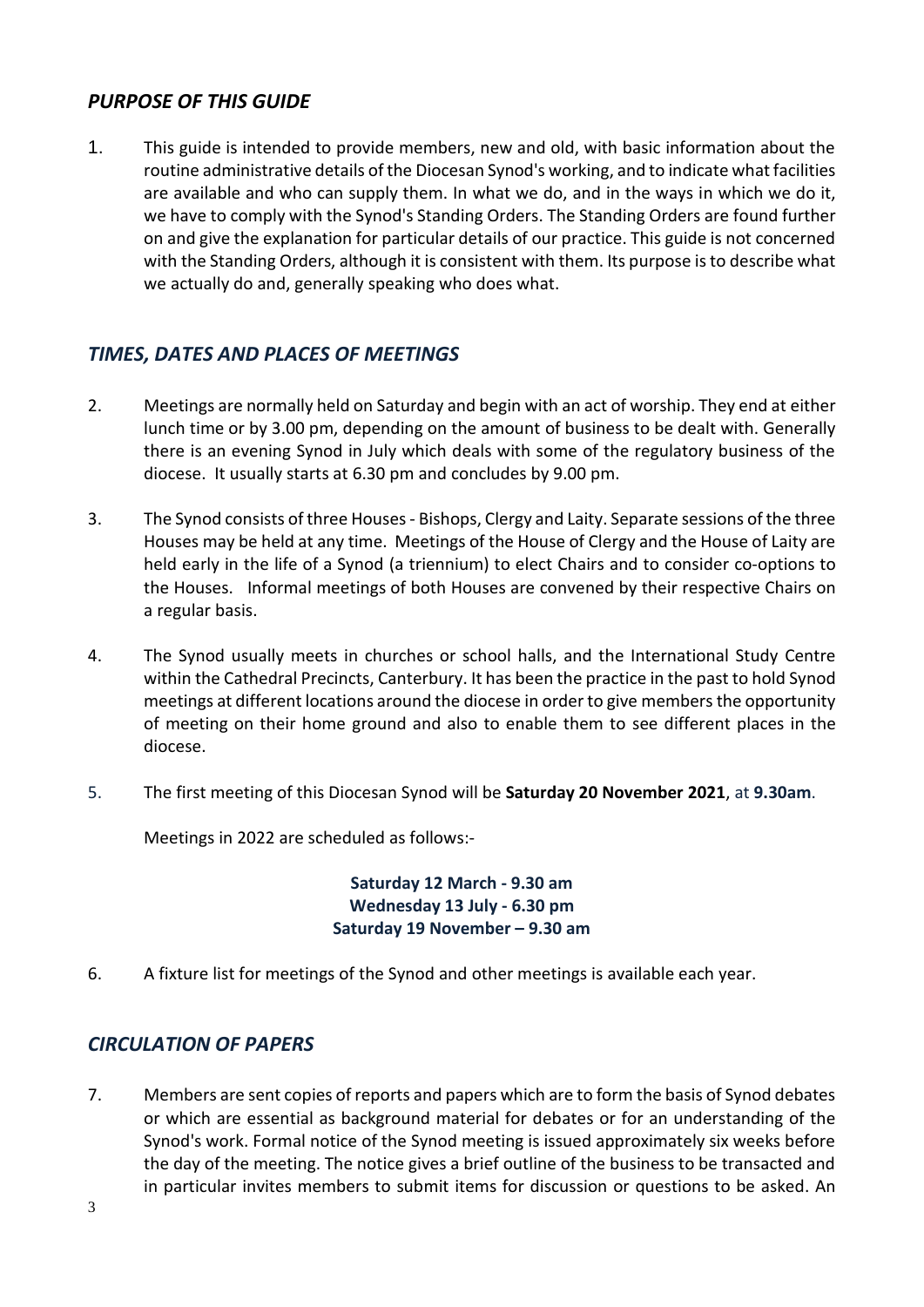agenda is drawn up under guidance of Archbishop's Council (the Standing Committee of the Diocesan Synod) and its Agenda Business Committee.

- 8. The Agenda is issued to all members about three weeks before the meeting with all necessary papers and material for the debates not previously issued with the Notice.
- 9. It may be helpful for members to acquire files to retain their Synod papers; and to have this guide available for reference as it incorporates the Standing Orders and the composition of the Synod. A full list of the Diocesan Synod membership is available at: <https://www.canterburydiocese.org/our-life/our-governance/governance.php>
- 10. There are certain background documents which members may also find useful: these are the Synodical Government Measure 1969, the Church Representation Rules 2020 and the Church of England National Database (Diocesan Directory available through the website). The Measure and Rules are available online and from the Church House Bookshop in Westminster or through any bookseller.

[https://www.churchofengland.org/about/leadership-and-governance/legal](https://www.churchofengland.org/about/leadership-and-governance/legal-services/church-representation-rules)[services/church-representation-rules](https://www.churchofengland.org/about/leadership-and-governance/legal-services/church-representation-rules)

## *DURING THE SYNOD: FACILITIES*

#### **Parking**

11. One of the most important considerations when deciding on venues for Synod meetings is the availability of parking. Parking is always arranged as close as possible to the venue for a meeting. In the case of on-street parking, members are advised to arrive early to ensure that a parking space can be found. Parking is rarely available at the International Study Centre (except for disabled parking) but public parking is available nearby or there is the use of Canterbury Park and Ride system. Details of the venue, arrangements for parking and nearby public transport will be circulated with the agenda.

#### **Worship**

12. Synod meetings always start with an act of worship.

#### **Security of personal belongings**

13. Members are asked not to leave bags and briefcases unattended at a meeting place. The Synod cannot accept any responsibility for loss or damage to members' personal belongings.

#### **Minutes**

14. The Minutes record the business transacted by the Synod and constitute the formal record of the meeting.

#### **Refreshments**

15. Drinks are available at the meeting venue; members are invited to bring their own sandwiches when the meeting extends beyond lunch unless advised otherwise.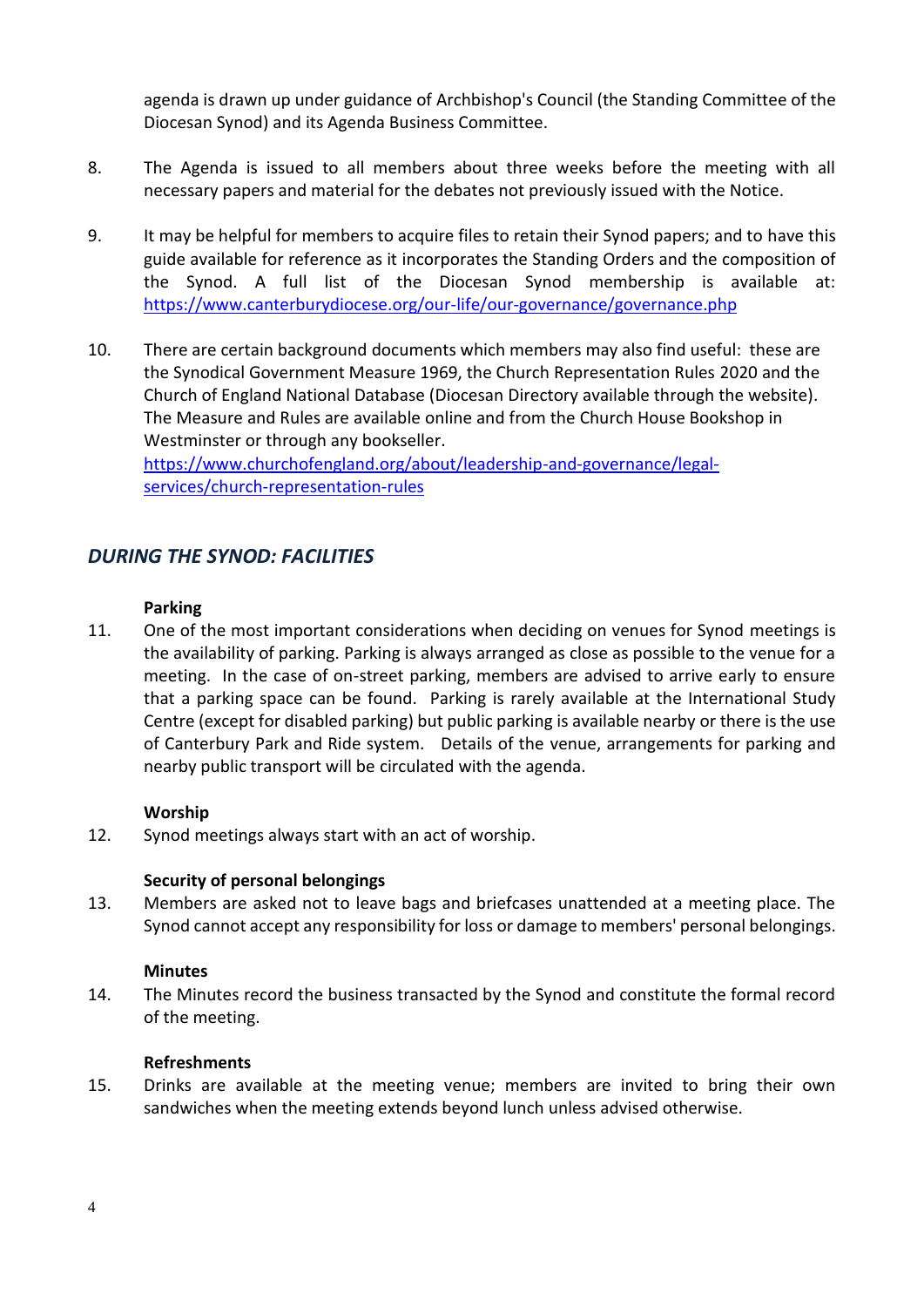## *DURING THE SYNOD: ORGANISATION*

#### **Seating**

16. Members of the Synod may occupy any seat in the hall.

#### **The front tables**

- 17. The Chair sits at the front. The Secretary, who advises the Chair on the general course of the business, sits alongside the Chair.
- 18. Other members of the Diocesan Synod's staff will usually sit amongst Synod members in the hall.
- 19. Any invited press representatives also have a table.

#### **Members' right to speak**

- 20. Members should raise their hand if they wish to be called to speak. When speaking, members normally stand in their places and are asked to speak briefly and audibly.
- 21. When speaking, members need only address the chair of *the synod.*
- 22. For the sake of identification speakers should begin their contribution by giving their name and the deanery they represent.

#### **Microphones**

23. A public address system is always available at Synod Meetings, including a hearing loop facility. Do please make special requirements known to us in advance.

#### **Introducing the staff**

- 24. There is a list of the senior staff of the Diocesan Synod's Frameworks included at the back of this booklet.
- 25. During the Synod, staff members will be on hand to offer assistance wherever possible. At other times, enquiries on a question of procedure or the agenda should be addressed to The Secretary [staylor@diocant.org](mailto:staylor@diocant.org) at Diocesan House. Enquiries relating to the work of a particular Framework should be addressed to the Chair or Lead Officer of that Framework at the address given in the list of members.

## *MEMBERSHIP OF THE DIOCESAN SYNOD*

- 26. The composition (that is, how the Synod is made up) is shown on Page 7.
- 27. The work of each Framework is summarised on the nomination papers which are issued to the members before the elections.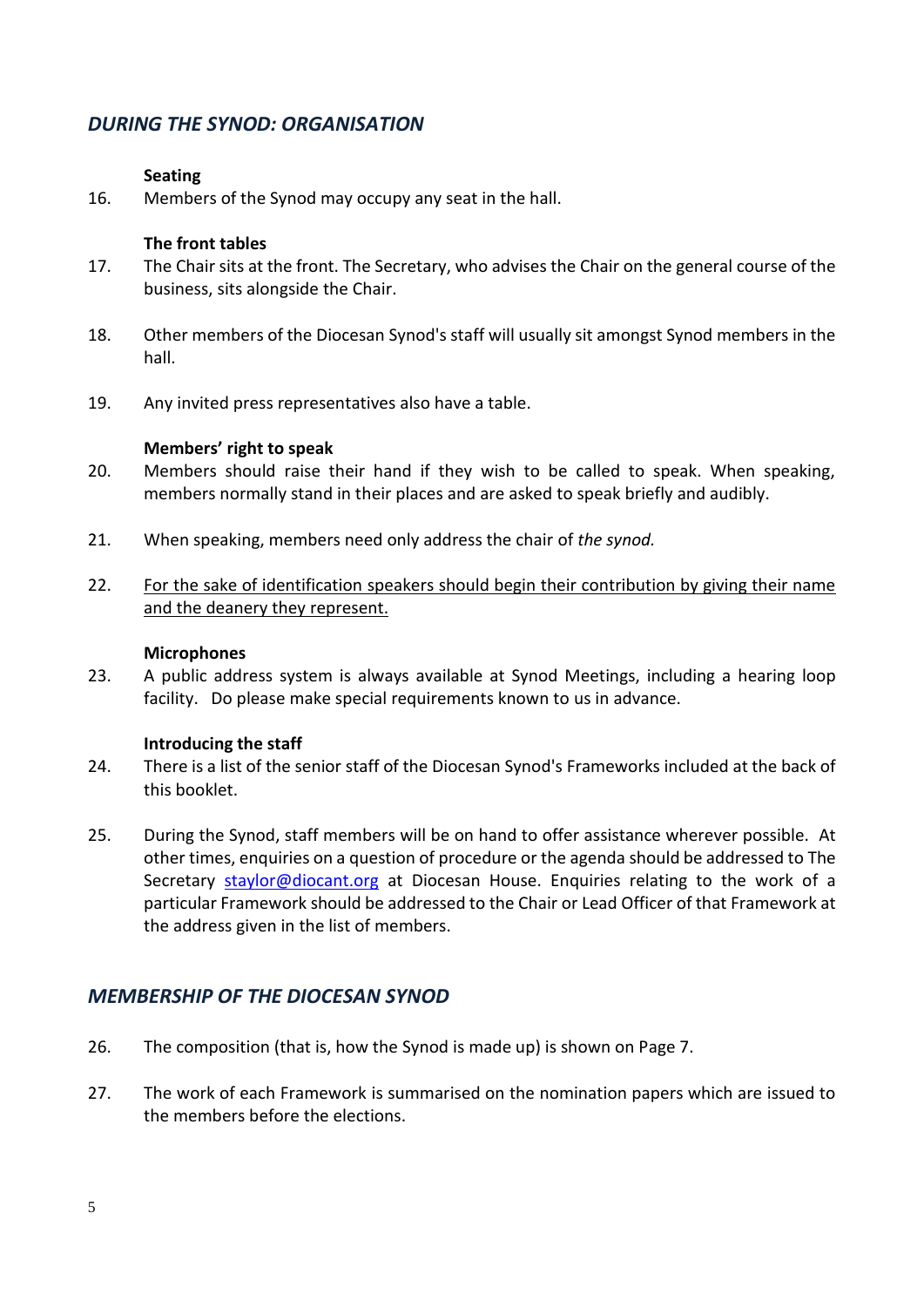#### **Elections to Diocesan Representative Groups**

28. Elections to the Representative Groups of this diocese are normally for three years and the term of office usually runs from 1st January after the new Synod takes office. Nomination papers are issued before the first meeting of the Synod followed by voting papers in time for the new members to take office on 1st January. These Representative Groups where there is a legal requirement for members to be elected are Archbishop's Council, The Board of Education, Mission and Ministry Committee and the Vacancy in See Committee.

Co-Chairs of the Frameworks are appointed by Archbishop's Council. Other Framework members are appointed by Archbishop's Council in consultation with the Episcopal Staff Team and the Co-Chairs of Frameworks.

## **EXTRACT FROM THE SYNODICAL GOVERNMENT MEASURE 1969 Section 4 (2):**

## *"The function of the diocesan synod shall be:-*

- *a) to consider matters concerning the Church of England and to make provision for such matters in relation to their diocese, and to consider and express their opinion on any other matters of religious or public interest;*
- *b) to advise the bishop on any matters on which he/she may consult the synod;*
- *c) to consider and express their opinion on any matters referred to them by the General Synod, in particular to approve or disapprove provisions referred to them by the General Synod under Article 8 of the Constitution:*
- *d) to consider proposals for the annual budget for the diocese and to approve or disapprove them;*
- *e) to consider the annual accounts of the diocesan board of finance of the diocese*

*Provided that the functions referred to in paragraph a) hereof shall not include the issue of any statement purporting to declare the doctrine of the Church on any question".*

<https://www.legislation.gov.uk/ukcm/1969/2/section/4>

## *FURTHER INFORMATION*

Further useful information can be found on our web site at: <https://www.canterburydiocese.org/our-life/our-governance/governance.php>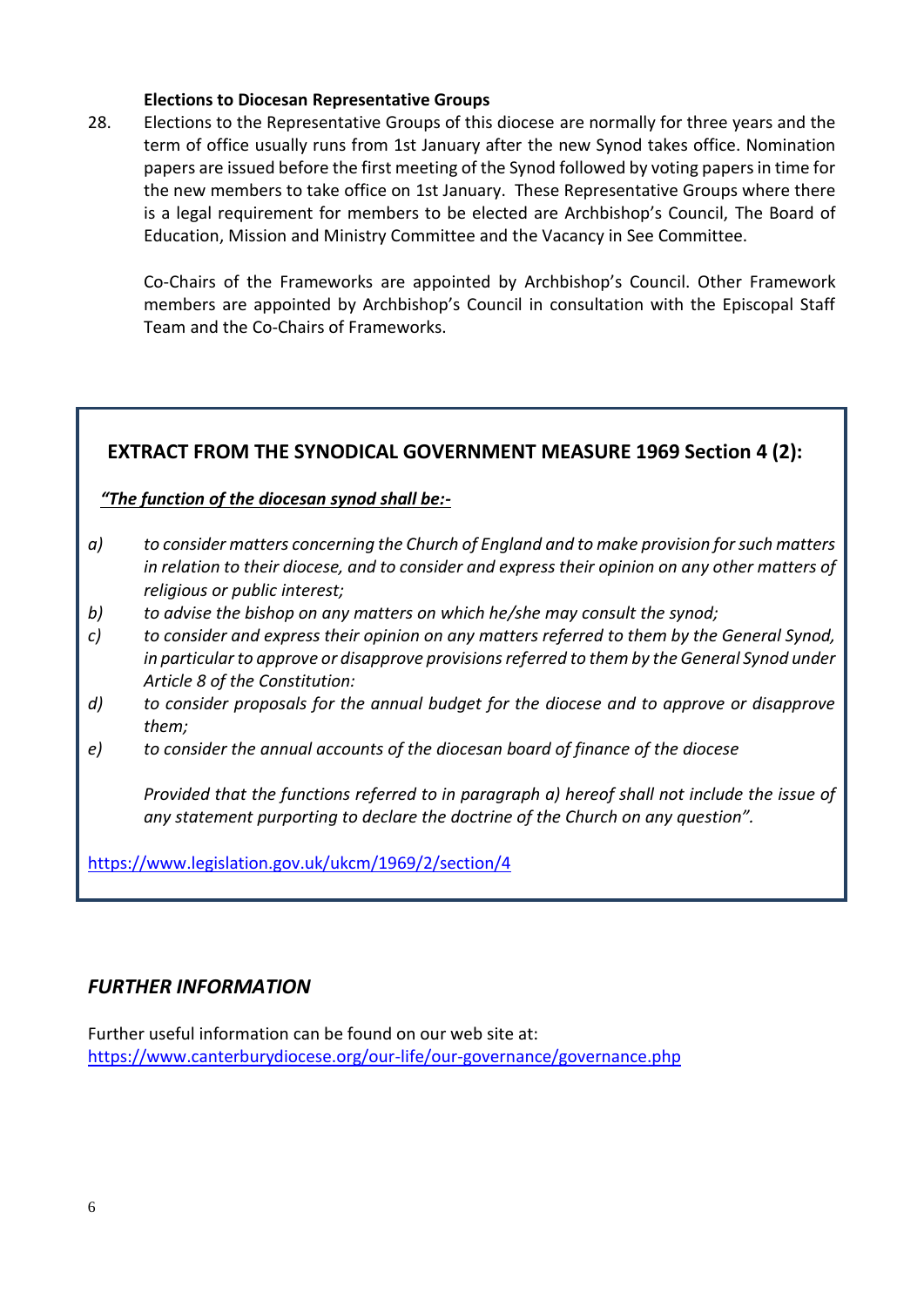# THE DIOCESE OF CANTERBURY

## **CHANGED LIVES → CHANGING LIVES**

#### **THE CONSTITUTION of the CANTERBURY DIOCESAN SYNOD 2021-2024**

#### **MEMBERSHIP**

#### **THE HOUSE OF BISHOPS**

The Archbishop and the Bishop of Dover (2)

#### THE HOUSE OF CLERGY<br> **Elected Representatives**<br> **Elected Representatives**<br> **Elected Representatives Elected Representatives Elected Representatives**

| Number of Clergy | <b>Seats</b>   | Change             |                    | <b>Total Electoral Roll</b> | <b>Seats</b> | Change   |
|------------------|----------------|--------------------|--------------------|-----------------------------|--------------|----------|
| in Deanery Synod | Pro rata*      | In Seats           |                    | <b>Numbers in Deanery</b>   | Pro rata*    | In Seats |
| 12               | 4              | (-1)               | Ashford            | 847                         | 4            | $(-1)$   |
| 9                | 3              | $(-1)$             | Dover              | 652                         | 3            |          |
| 14               | 5              | н                  | Elham              | 1249                        | 5            | $-1$     |
| 11               | 4              | $(-1)$             | Romney & Tenterden | 1146                        | 5            | Ξ        |
| 14               | 5              | ۸                  | Sandwich           | 984                         | 4            | $(-1)$   |
|                  |                |                    |                    |                             |              |          |
| 23               | 8              | $(+1)$             | Canterbury         | 998                         | 4            | ۸        |
| 6                | $\overline{2}$ | $(-1)$             | East Bridge        | 869                         | 4            | $(+1)$   |
| 10               | 4              | H                  | Reculver           | 947                         | 4            | ÷        |
| 23               | 8              | $(+1)$             | Thanet             | 1715                        |              | $-2)$    |
| 5                | $\overline{2}$ | $(-1)$             | West Bridge        | 639                         | 3            | ٠.       |
|                  |                |                    |                    |                             |              |          |
| 10               | 4              | ( –                | Maidstone          | 842                         | 4            | ۳        |
| 7                | 3              | ۸                  | North Downs        | 771                         | 4            | ۰        |
| 6                | $\overline{2}$ | $(-1)$             | Ospringe           | 769                         | 4            | Ξ        |
| 16               | 6              | ۸                  | Sittingbourne      | 958                         | 4            | $(+1)$   |
| 9                | 3              | $(\textnormal{-})$ | Weald              | 1143                        | 5            | (-)      |
| 175              | 63             |                    |                    | 14529                       | 64           |          |

| Ex-officio:                                        |    | Ex-officio:                                       |    |
|----------------------------------------------------|----|---------------------------------------------------|----|
| The Dean                                           |    | <b>The Commissary General</b>                     |    |
| The Archdeacon of Ashford                          |    | The Chairman of the DBF                           |    |
| The Archdeacon of Canterbury                       |    | The Chairman of the DAC                           |    |
| The Archdeacon of Maidstone                        |    |                                                   |    |
| The Senior Chaplain to the Bishop of Dover         |    |                                                   |    |
| Area Deans of Deaneries                            | 15 | Lay Chairs of Deaneries                           | 15 |
| The representatives of the Clergy on General Synod |    | The representatives of the Laity on General Synod |    |
|                                                    | 23 |                                                   | 21 |

| House of Bishops                 |    |  |
|----------------------------------|----|--|
| House of Clergy                  | 86 |  |
| House of Laity                   | 85 |  |
| <b>Total membership of Synod</b> | 73 |  |

N**ote:** Each House may co-opt 5 people and the Archbishop may nominate up to 10 people, clergy or lay. This will include the 3 Diocesan Framework Chairs if not otherwise represented.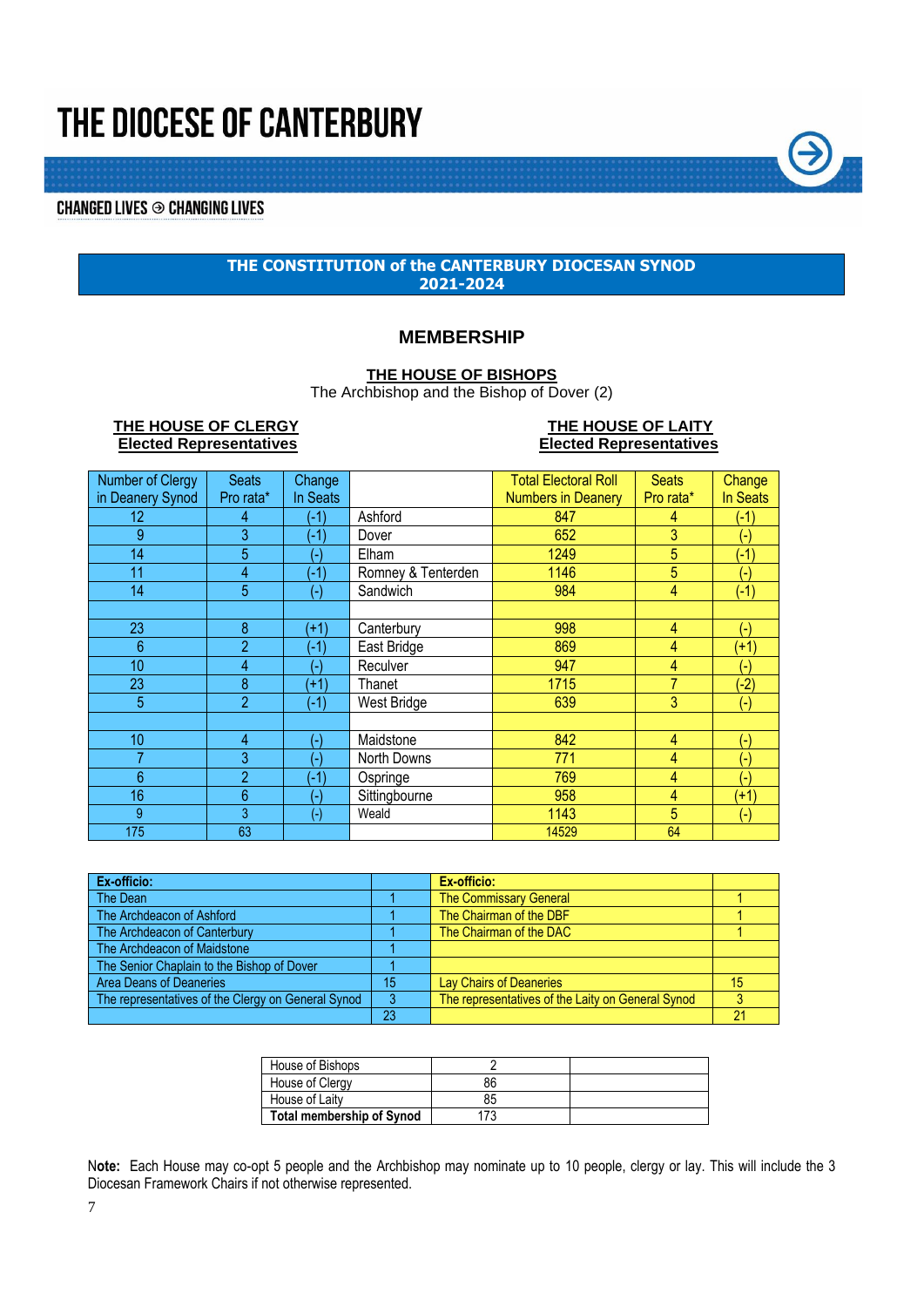## STANDING ORDERS FOR THE DIOCESAN SYNOD

(Adopted by the Synod at its meeting on 28th March 1981 and amended at its meetings in July 1981, July 1987, November 1997 and July 2012)

## **MEMBERSHIP OF THE SYNOD**

#### **Roll of Members**

1. The secretary shall keep a roll of the members of the synod constantly up to date.

#### **Procedure for co-option**

2. The standing committee constituted under standing order 75 shall have the right to nominate persons for co-option by the house of clergy or the house of laity or otherwise to determine who else may nominate such persons but in other respects the procedure for co-opting members shall be determined by the respective houses.

#### **Participation by non-members**

3. Any visitor attending by invitation of the president may, with the permission of the chair, address the synod but shall have no right to move any motion or amendment or to vote.

4. Heads of departments and their assistants shall be entitled to attend meetings of the synod and may, with the permission of the chair, address the synod. They shall have no right to move any motion or amendment or to vote.

5. The standing committee shall identify by such means as it sees fit up to eight representatives of other Christian churches to act as Ecumenical Visitors. Such ecumenical representatives shall be entitled to receive papers for all synod meetings and shall be governed by standing order 3 above.

## **TERM OF OFFICE**

#### **Co-opted and nominated members**

6. Unless the house concerned or the president, as the case may be, fixes a shorter period of office, coopted and nominated members shall retire on the last date for the return of results in the triennial election.

## **THE PRESIDENT AND VICE-PRESIDENTS**

#### **Election of vice-presidents**

7. Before the first meeting of the synod after the triennial elections or in the event of a vacancy in either office, the houses of clergy and laity shall each hold a special meeting to elect one of their number to be a vice-president of the synod. A member of the appropriate house appointed by the president shall act as chair for such meetings. Whoever so presides shall have a vote in the election and in the case of an equality of votes the decision shall be taken by lot.

## **CHAIR OF MEETING**

#### **Meetings of the synod**

 8. The president, unless on any occasion he nominates one of the vice presidents or another member to take the chair, shall be chair at meetings of the synod.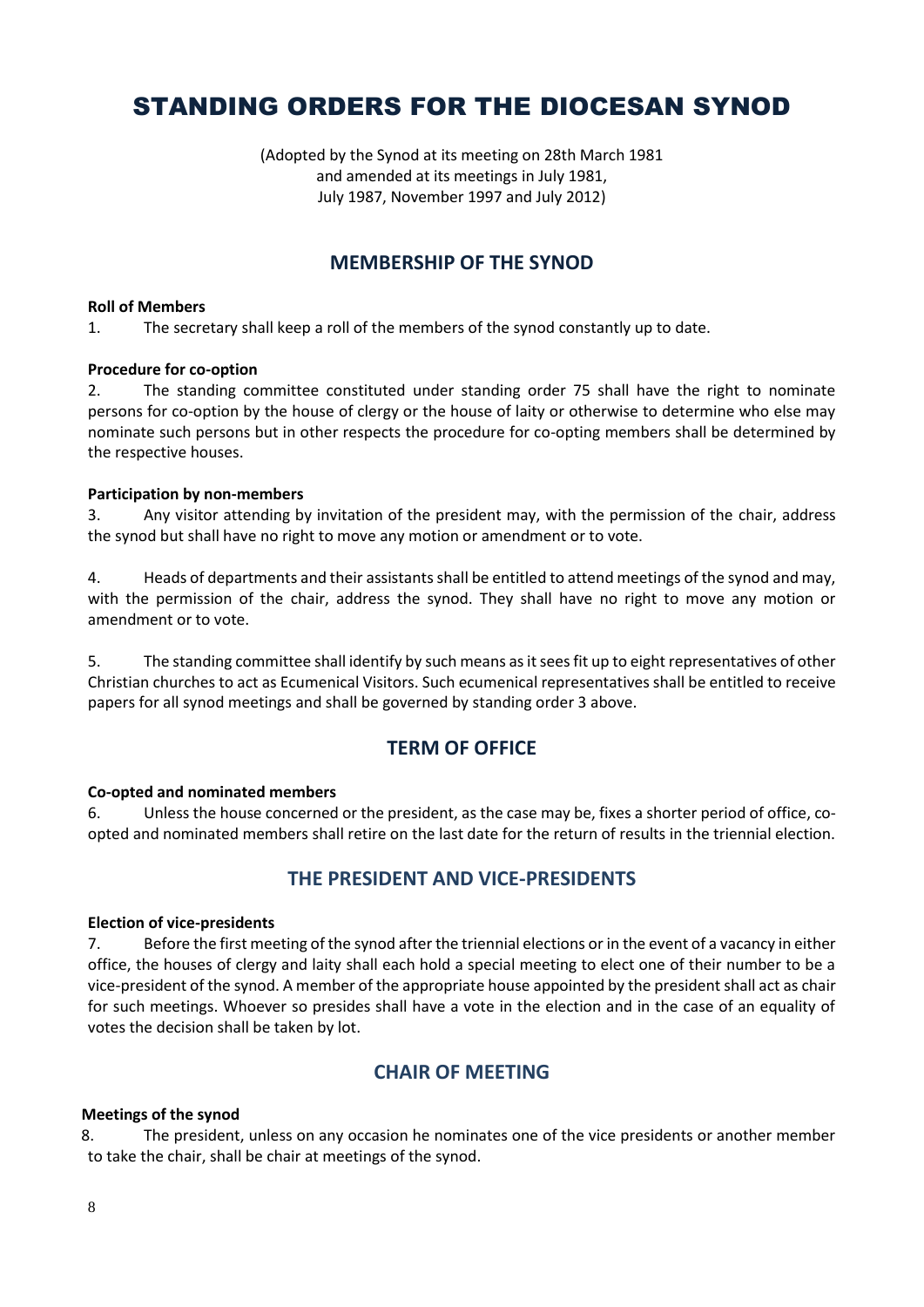#### **Separate meetings of the houses**

 9. The president and each vice-president shall be chair of the house of which he is a member but need not preside over its meetings if and to the extent that standing orders of the house so provide.

#### **Powers of chair**

 10. Subject to these standing orders and the directions of the president, the procedure of the synod and its houses shall be regulated by the respective chair of each.

## **OFFICERS**

#### **Secretary**

11. The synod shall appoint a secretary, being either a clergyman or layman and either salaried or honorary, who shall:

- i) be responsible for the administrative arrangements for meetings of the synod;
- ii) be in attendance at such meetings;
- iii) prepare the draft agenda papers and minutes of the synod:
- iv) act as secretary of the standing committee;
- v) perform such other duties as the synod shall assign to him.

#### **Assistant Secretary**

12. The standing committee may appoint an assistant secretary.

#### **Registrar**

13. The registrar, or in the event of his absence or incapacity the deputy registrar where appointed, shall be the legal adviser to the synod and when required shall attend the meetings of the synod, its houses and the standing committee.

#### **Terms of appointment**

14. Subject to any statutory provision and to these standing orders, the terms and conditions of service on which officers are appointed shall be determined by the standing committee.

#### **MEETINGS OF THE SYNOD**

#### **By whom convened**

15. The synod shall meet upon the summons of the president.

#### **When and where held**

16. The president shall summon not less than two meetings in each year at such times and places as he shall direct after consulting the standing committee.

#### **Meetings by request**

17. If either the standing committee by resolution so requests or if the president receives a requisition for that purpose signed by not less than thirty members the president shall summon a meeting of the synod which shall be held within eight weeks following the resolution or request.

#### **Notice of ordinary meeting**

18. The date, time and place of ordinary meetings of the synod, when fixed, shall be announced to members as soon as possible in such manner as the president shall approve; provided that not less than six weeks before each meeting a notice thereof specifying any business proposed to be transacted thereat and inviting other business, shall be posted or delivered to every member and to both chairmen of every deanery in the diocese.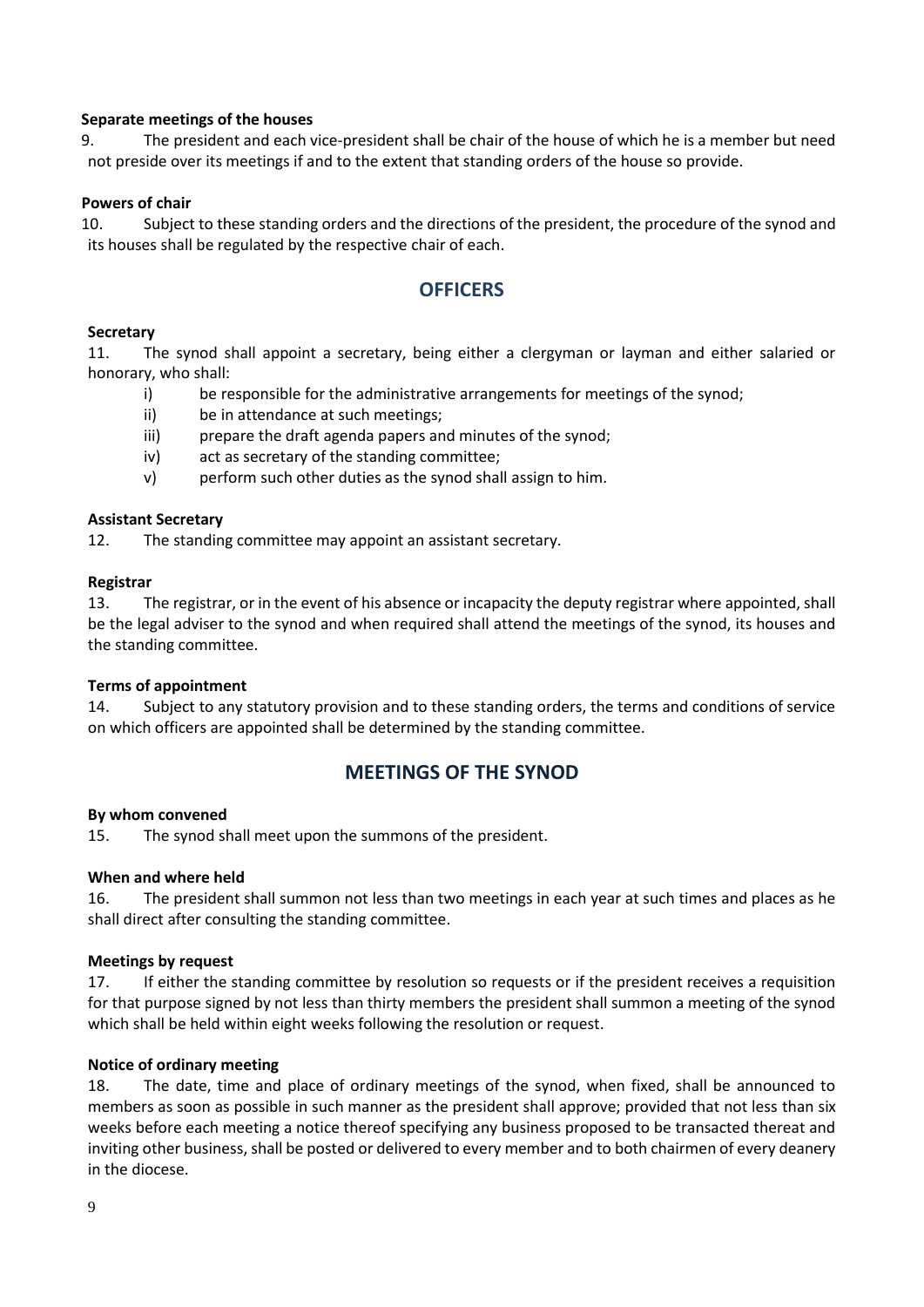#### **Notice of special meeting**

19. In case of sudden emergency or other special circumstances, a meeting may be convened at not less than seven days' notice but the quorum for the transaction of any business at such a meeting shall be a majority of the members of each house and only business specified in the notice may be transacted.

#### **Form of notice**

20. Every notice under standing orders 18 and 19 shall be in writing and signed by the secretary.

#### **SEPARATE MEETINGS OF THE HOUSES**

#### **When and where held**

21. Each house shall meet separately when:

- i) it is required so to do under these standing orders;
- ii) ii it has so decided in accordance with its own standing orders;
- iii) the chair of the house has so decided; or
- iv) the synod has so directed; and subject to any directions by the synod or the house concerned, the date, time and place of any separate meeting shall be fixed by the chair of that meeting.

#### **AGENDA**

#### **Content**

22. Subject to these standing orders and any resolution of the synod, and without prejudice to the rights of individual members to a reasonable opportunity within the time available of bringing matters before that synod, the standing committee shall settle the agenda for each of its meetings, specifying therein all business of which due notice has been received and which is in order, and shall determine the order in which the business so included shall be considered.

#### **Circulation**

23. The Secretary shall post or deliver an agenda paper to every member 21 days at least before a meeting or, in the case of a special meeting called at less than 21 days notice, at the same time as the notice.

#### **Business permitted to be considered**

24. Save for urgent or other specially important business added thereto by direction of the president, and such matters as may arise therefrom, no business shall be considered at a meeting other than that specified in the agenda (or any notice paper relating thereto) or arising from business so specified.

#### **Order of business**

- 25. In considering the order of business the standing committee shall give special consideration to items:
	- i) brought before the synod at the request or direction of the president;
	- ii) referred to the diocesan synod by the General Synod or by a deanery synod in the diocese; and may also allot special times at which such items shall, unless previously disposed of, be taken and set time limits for debates on any motions, where it considers this to be necessary.

#### **Varying the order of business**

26. The order of business may be varied by resolution of the synod or, unless any member objects, by the chair.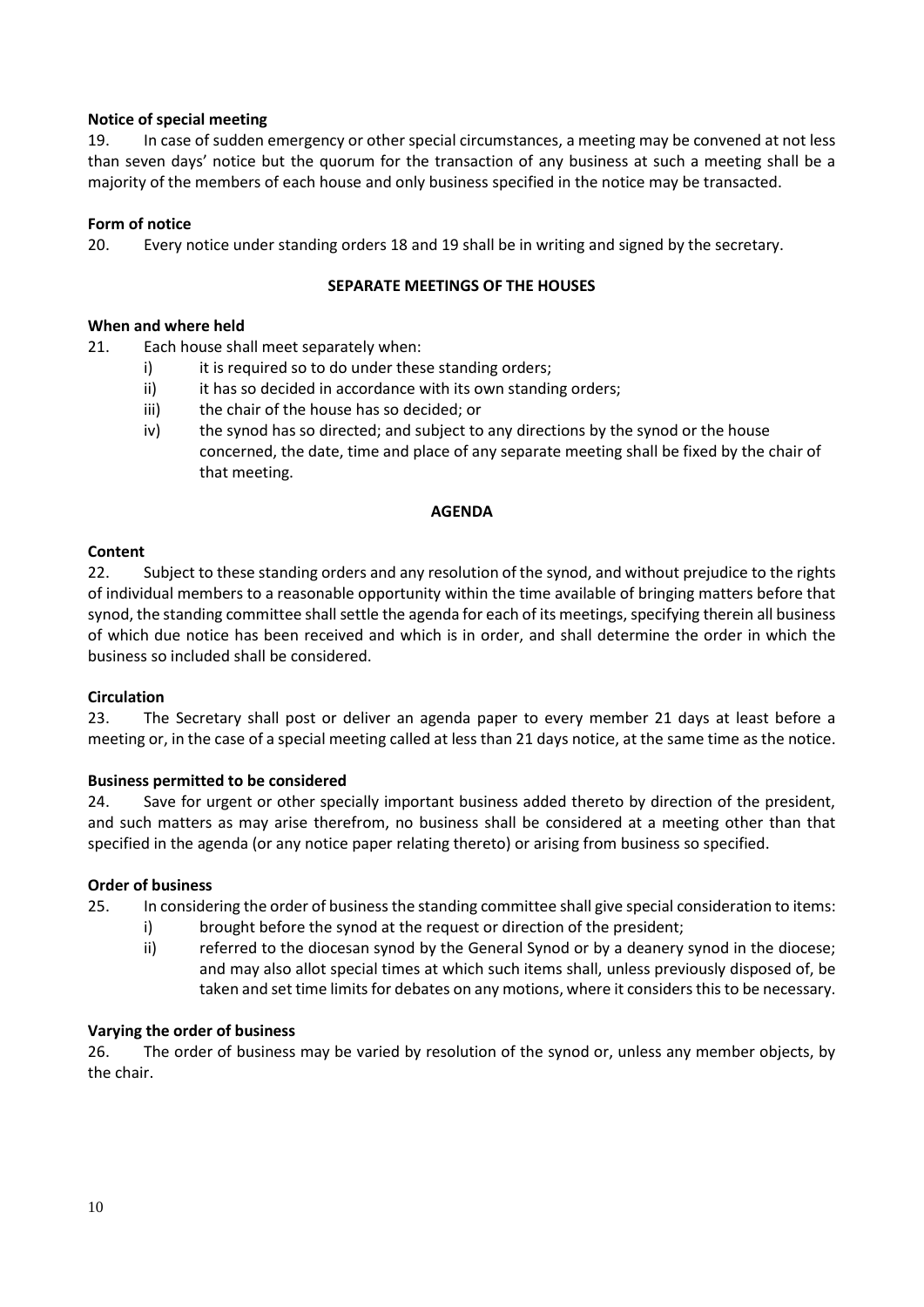## **NOTICE OF BUSINESS**

#### **Form of notice**

27. Subject to standing order 19, notice of any business for a meeting of the synod shall be in writing, signed and delivered to the secretary by hand or by post not later than the period before the meeting which is specified in standing order 28.

#### **Length of notice**

28. The following periods of notice shall be required:

New business for the agenda - 35 days Motions and amendments arising from the agenda - 7 days Questions under standing order 72 - 7 days

#### **When not required**

- 29. Notice of the following business shall not be required:
	- i) a motion or amendment moved by permission of the chair; provided that the full text of such motion or amendment, except by permission of the chair, shall be handed to the secretary before it is moved;
	- ii) business adjourned under standing order 56 or 57 to a specified time or meeting;
	- iii) a procedural motion specified in standing order 53 (subject as provided in that standing order);
	- iv) a supplementary question by a member who has asked a question under standing order 72.

## **GENERAL RULES OF DEBATE**

#### **Quorum**

30. One-third of the members of each house shall form a quorum of the synod which shall be necessary for the consideration of all business except the adjournment of the synod under standing order 56 or of a debate under standing order 57.

#### **If quorum not present**

31. If a quorum is not present, the chair shall adjourn the synod until such time as he shall determine. Any member may call the attention of the chair to the absence of a quorum at any time before the question is put on a motion or amendment. A quorum shall thereafter be deemed to be present and it shall not be in order to query again the presence of a quorum until after the chair has conclusively announced the result of the vote on that question.

#### **Order of speeches**

32. The chair shall call upon members who desire to speak and may require them to give their names to the secretary in writing. He shall also determine the order in which they speak.

#### **Breach of order**

33. The chair should call a member to order for failure to address the chair; irrelevance, tedious repetition of arguments previously put forward by the same or any other member, unbecoming language, disregard of the authority of the chair, or any other breach of order, and may order the member to end any speech which he is making.

#### **Points of order**

34. A member may submit a point of order under these standing orders at any time and for this purpose may interrupt another speaker. A member rising to a point of order shall state what he has to say in the form of a succinct question.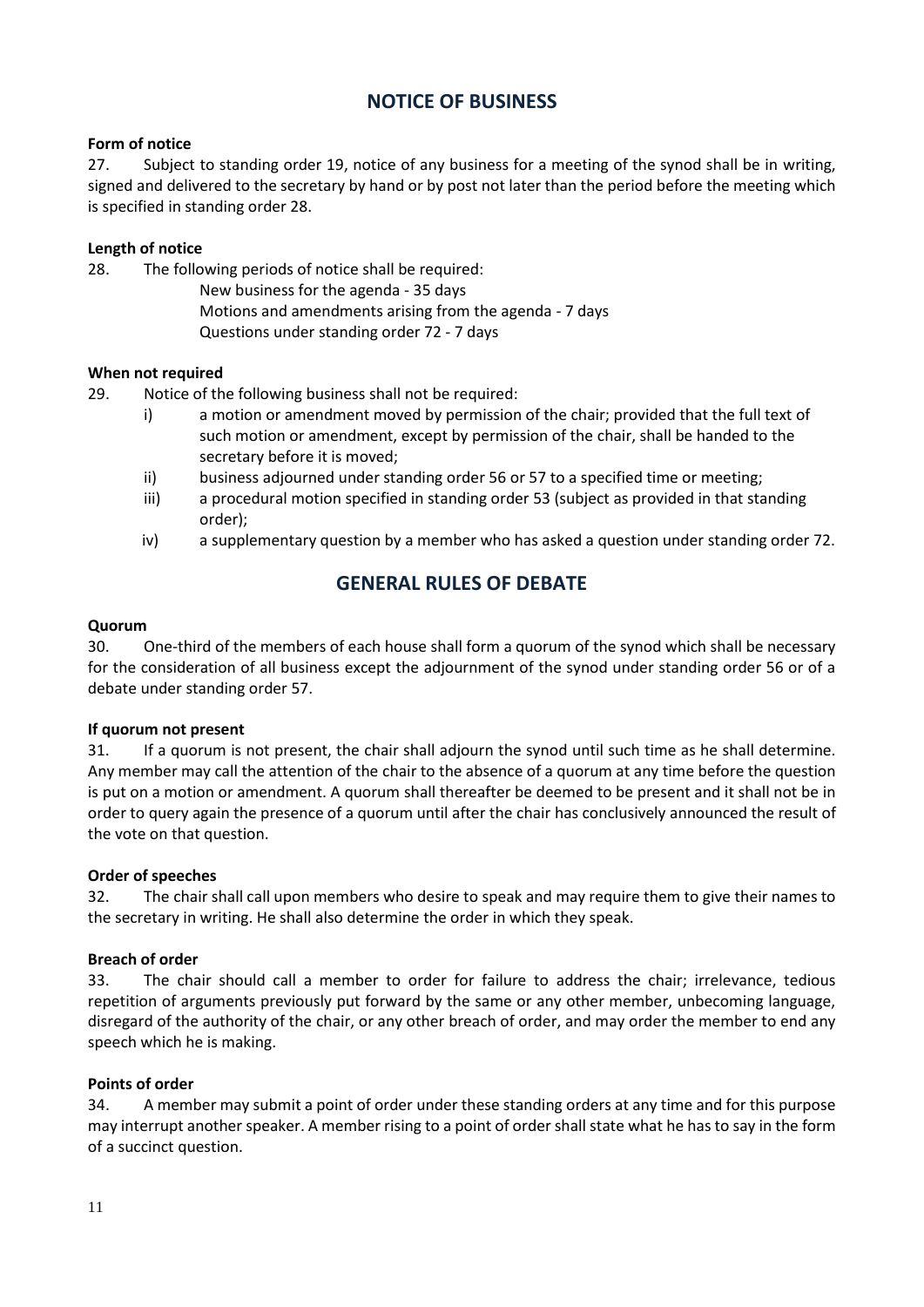#### **Personal explanations**

35. A member may ask permission to interrupt a debate to make a personal explanation but only so as to correct an important misunderstanding of fact during that debate with regard to what he has said, or to explain some matter of strictly personal concern, and for this purpose may interrupt another speaker. Such permission shall be given only if any person interrupted consents and if in the opinion of the chair the debate is likely to benefit from such an explanation.

#### **Interruptions otherwise not permitted**

36. Save as provided in standing orders 34 and 35 the interruption of a speech (by question, point of information or otherwise) shall not be permitted, but where it occurs in breach of this standing order it shall be reckoned as a speech on the question before the synod and shall preclude the interrupter from speaking further on that question. The ruling of the chair on a point of order or the admissibility of a personal explanation shall not be open to question.

#### **Speaking to a motion**

37. A member shall not speak unless upon a motion or amendment save as provided in standing order 34, 35 and 72.

#### **Speaking more than once**

38. A member shall not speak more than once upon the same question, except:

- i) as provided in standing orders 34 and 35;
- ii) by permission of the chair and with the consent of the synod;

iii) the mover of a motion (but not an amendment) may reply; such reply shall not introduce any new matter and shall close the debate;

iv) the mover of an amendment to a standing order may speak twice.

#### **Length of speeches**

39. Save as provided in these standing orders, no speech shall exceed five minutes or, in the case of a member introducing a report, ten minutes, but the chair may at any time lengthen or shorten either of these periods; provided that he shall inform the synod of his ruling, which shall not be open to debate or question.

#### **Moving and seconding**

40. (a) Every matter debated in the synod shall have been moved by a member.

(b) A motion or amendment which, when called by the chair, is not moved by the member who has given notice thereof may be moved by some other member in his stead.

#### **Withdrawal**

41. A motion or amendment, once moved, may be withdrawn by the mover or at his request unless more than five members object.

#### **Reconsideration and rescission**

42. Save by permission of the standing committee, it shall not be in order to include in the agenda:

- i) a motion in the same form as one decided by the synod within the preceding twelve months, or in a form substantially similar thereto;
- ii) a motion or amendment which proposes a course of action contrary to or substantially inconsistent with a decision made within the preceding twelve months

#### **Division**

43. The chair may, with the consent of the mover, divide any motion or amendment in such manner as to enable the synod to express its judgement separately upon each part of the motion or amendment so divided.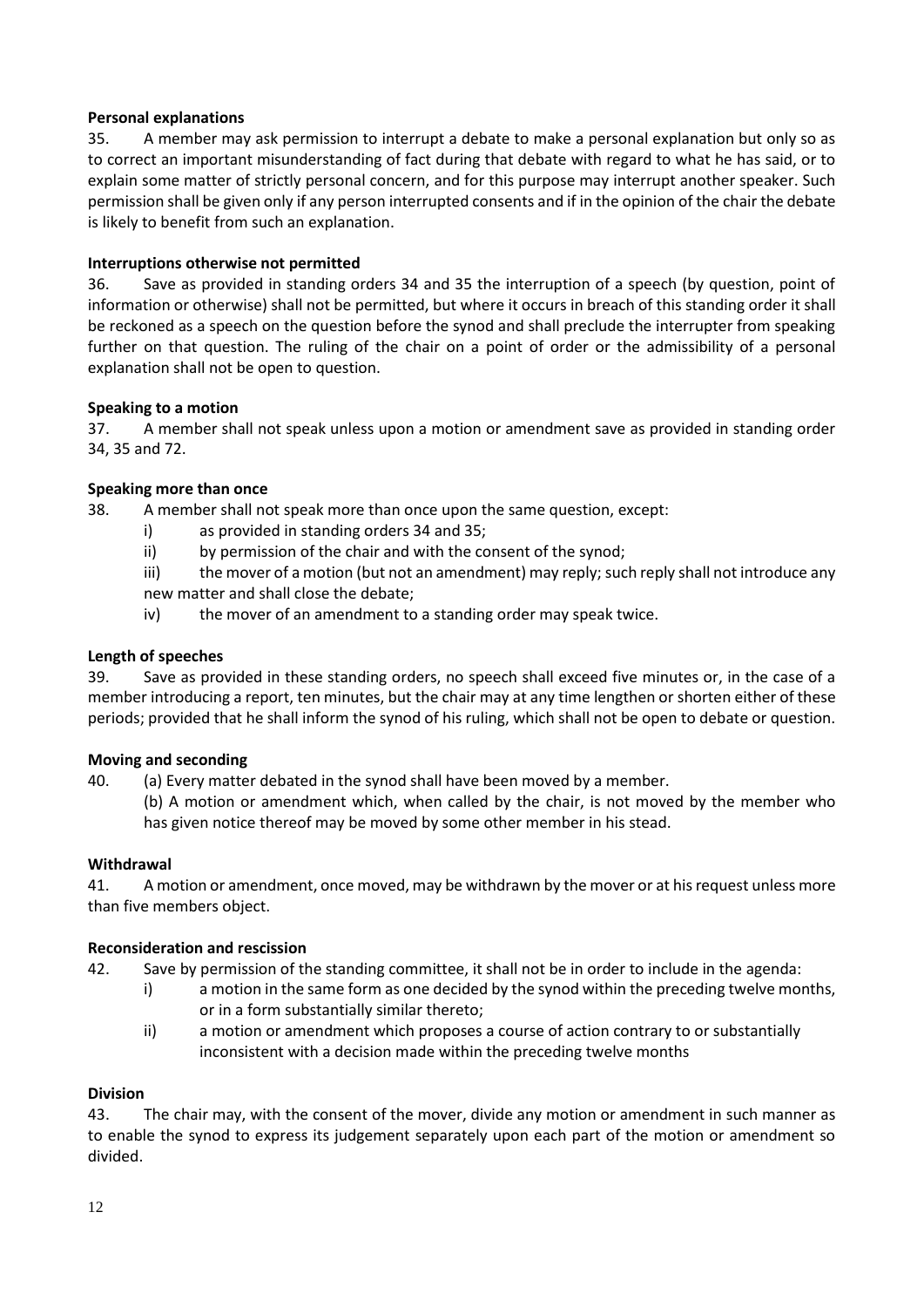#### **Reference-back motions not permitted**

44. During the debate on any motion it shall not be in order to move a further motion to refer back that motion or any recommendation to which it relates but, if otherwise permissible, an amendment to this effect may be moved. Where a motion so amended is carried but specifies no one to whom the matter is to be referred, this question shall be decided by the standing committee. No amendment shall be moved for the reference-back of any matter referred by the General Synod to the diocesan synod.

#### **Special powers of chair**

- 45. Unless the synod otherwise provides, the chair shall:
	- i) adjourn the synod at the hours fixed in accordance with these standing orders;
	- ii) adjourn the debate on any question at the hour fixed for the commencement of other business in accordance with standing order 25;
	- iii) close the debate on any motion at the hour appointed in accordance with standing order 25, whether or not there are other members who still desire to speak, and thereupon the provisions of standing order 58 (ii) shall apply.

## **AMENDMENTS**

#### **When permitted**

46. Except as provided in standing order 47 any member may move an amendment to a motion which has been duly moved and such amendment shall be disposed of before that motion is put or any further amendment is moved.

#### **When not permitted**

47. Amendments to the following shall not be permitted:

- i) a procedural motion under standing order 53;
- ii) a motion to receive the report of a committee under standing order 93;
- iii) a motion under standing order 100(a) in reply to any question referred by the General Synod.

#### **Amendments to amendments**

48. No amendment may be moved to an amendment except by permission of the chair.

#### **Delivery in writing**

49. Before an amendment is moved, a copy thereof in writing shall be delivered to the secretary, unless this requirement is dispensed with by the chair.

#### **Form of amendments**

- 50. An amendment may be made:
	- i) by leaving out words; or
	- ii) by leaving out words in order to insert other words; or
	- iii) by inserting or adding words.

#### **Content**

51. An amendment shall be relevant to and shall not have the effect of negativing the main motion or amendment.

#### **Order of consideration**

52. Amendments shall be moved and put to the vote in the order in which they first affect the main motion or amendment to which they relate, and if more than one amendment has been received affecting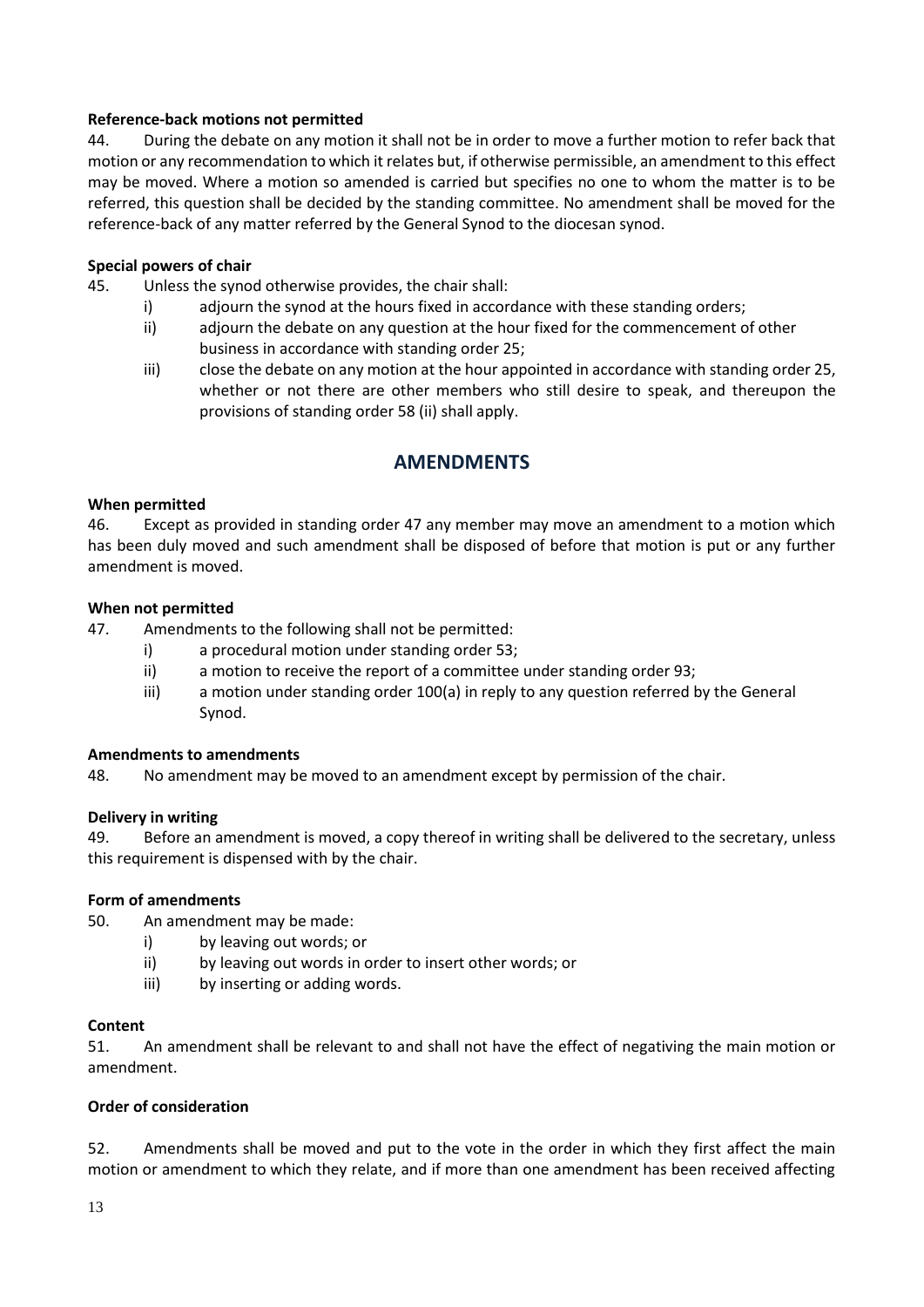the same place in that motion or amendment, they shall be moved and put to the vote in the order determined by the chair. By his permission, during the debate on an amendment, other amendments may be discussed but not moved.

## **PROCEDURAL MOTIONS**

#### **Content**

53. Subject to these standing orders, the following procedural motions may, with the consent of the chair, be moved with or without notice but not so as to interrupt the speech of any member:

- i) "That the synod do pass to the next business" ("next business");
- ii) "That the synod do now adjourn" ("adjournment of the synod");
- iii) "That the debate be now adjourned" ("adjournment of debate");
- iv) "That the debate be now closed" ("closure");
- v) "That all further speeches on this question be limited to ...minutes" ("speech limit");
- vi) A motion to vary the order of business;
- vii) A motion to suspend a standing order.

#### **When not permitted**

- 54. A motion shall not be moved:
	- i) for next business, the closure, a speech limit on a question referred by the General Synod to the diocesan synod;
	- ii) for next business on an amendment or another procedural motion.

#### **Next business**

- 55. The following rules of debate shall apply:
	- i) The motion may be moved either in the form "That the synod do forthwith pass to the next business" or in the form "That the synod do pass to the next business before the question is put".
	- ii) A motion for next business shall take precedence over all amendments of which notice has been given.
	- iii) If such motion is carried, the original motion shall lapse either forthwith or before the question is put, as the case may be, and not be reconsidered during the same meeting of the synod.
	- iv) If negatived, such motion shall not be moved again on the original motion unless that motion be substantially amended.
	- v) During discussion on a motion "That the synod do pass to the next business before the question is put" it shall be in order to debate the merits of the original question.

#### **Adjournment of the synod**

- 56. The following rules of debate shall apply:
	- i) The motion to adjourn may but need not specify a time for the next sitting of the synod or the resumption of the business interrupted.
	- ii) The mover shall be allowed to speak for not more than three minutes; the mover of the original motion, if any, or, if not, some other member may speak for not more than three minutes in reply; the question shall then be put without further debate.
	- iii) If the motion to adjourn is carried and the diocesan synod has not by the same resolution appointed a time for its next sitting, such sitting shall be held at the time appointed in accordance with standing order 16.
	- iv) Subject to any resolution of the synod, the business interrupted shall be resumed at the next meeting.
	- v) If negatived, the adjournment of the synod shall not be moved again, except by permission of the chair, until a further hour has elapsed.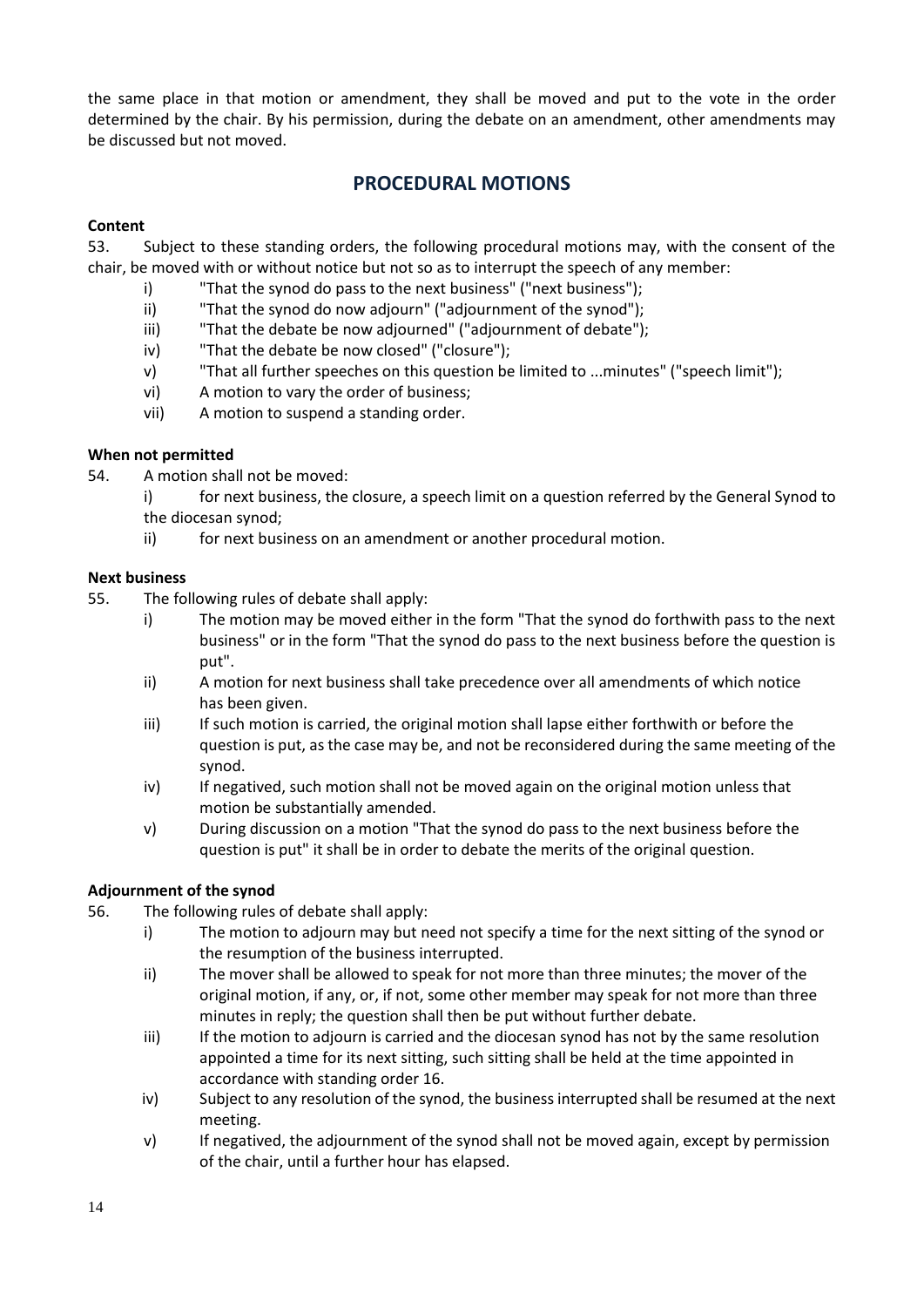#### **Adjournment of debate**

- 57. Standing order 56 shall, unless the context otherwise requires, apply also to this motion except that:
	- i) If such motion is carried and the synod has not by the same or a later resolution appointed a time for resuming the interrupted debate, it shall be resumed only by direction of the standing committee.
	- ii) If the question adjourned is an amendment, the debate on the main motion shall also stand adjourned.

#### **The closure**

- 58. The following rules of debate shall apply:
	- i) If such motion is permitted by the chair, it shall be put forthwith without discussion.

ii) If the closure is carried, the member, if any, who has a right of reply on a motion superseded by the closure shall be given an opportunity to speak for not more than five minutes in reply, and the motion or amendment shall be put without further debate.

#### **Speech limit**

- 59. The following rules of debate shall apply:
	- i) If this motion is permitted by the chair, it shall be put forthwith without discussion.

ii) Notwithstanding the time limits imposed by standing order 39, on this motion being carried, no speech shall exceed the number of minutes specified therein, but the chair may, for any special reason of which he shall be the sole judge, allow a longer or shorter time to any member; provided that when so doing the chair shall inform members of his ruling and shall have particular regard to any member who has a right of reply to the debate.

#### **Suspension of standing orders**

60. After notice or, by permission of the chair, without notice a member may move that a standing order be suspended during a particular debate or meeting. Such motions shall not be deemed to have been carried unless at least three-fourths of those members present and voting are in favour.

## **VOTING**

#### **Assent of three houses**

61. Subject to the two next following standing orders, nothing shall be deemed to have the assent of the diocesan synod unless the three houses which constitute the synod have assented thereto, but if in the case of a particular question the president (if present) so directs, that question shall be deemed to have the assent of the house of bishops only if the majority of the members of that house who assent thereto includes the Archbishop.

#### **Procedure for decisions**

62. Questions relating only to the conduct of business shall be decided by the votes of all the members of the diocesan synod present and voting, and every other question shall be decided in like manner, the assent of the three houses being presumed, unless the president (if present) requires, or any ten members require, that a separate vote of each house be taken.

#### **Matters referred under Article 8**

63. If the votes of the houses of clergy and laity are in favour of any matter referred to the diocesan synod by the General Synod under the provisions of Article 8 of Schedule 22 of the Synodical Government Measure 1969 (being the Schedule which contains the Constitution of the General Synod), that matter shall be deemed to have been approved for the purposes of the said Article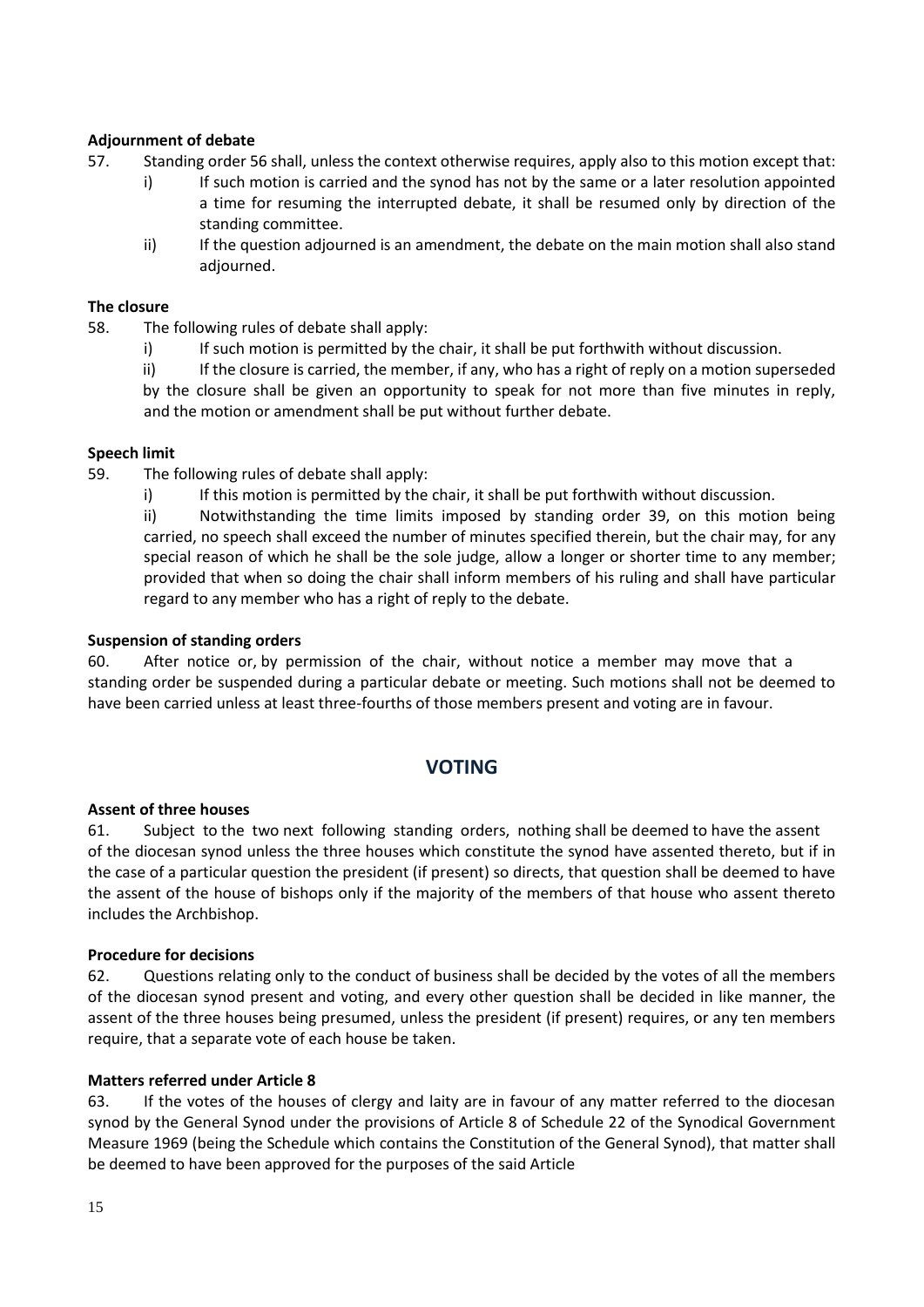#### **Votes by separate houses**

- 64. A separate vote of each house shall be taken:
- i) on any question referred by the General Synod to the diocesan synod;
- ii) on any other question, except a question relating only to the conduct of business, where this is required under standing order 62.

#### **Majority required for decisions**

65. Subject to any statutory requirements, decisions of the synod when no separate vote is taken by each of the houses shall require the votes of a majority of all the members of the synod present and voting; and decisions of the synod when a separate vote is taken by each of the houses shall subject as aforesaid and to standing order 61, require the votes of a majority of members of each house; provided that a motion to suspend a standing order shall require the votes of at least three fourths of the members of the synod present and voting.

#### **Equal voting in house of bishops**

66. Where there is an equal division of votes in the house of bishops, the president shall have a second or casting vote.

#### **Opinion of president**

67. The president shall have a right to require that his opinion on any question shall be recorded in the minutes.

#### **Voting rights of chair**

68. The chair (subject to the rights of the president when he is chair) shall have the same voting rights as other members and shall have no second or casting vote.

#### **Mode of voting**

69. The chair on putting any question to the vote shall take a show of hands, the result of which as announced by him shall be conclusive, and may at his discretion order the hands to be counted and shall do so on a vote by houses.

#### **Requests for separate voting**

70. Where the president requires, or any ten members require, a separate vote of each house, or where the president gives a direction under standing order 61 (that his assent shall be necessary to carry a proposal in the house of bishops), such requirement or direction shall be made or given before the question is put or immediately upon the announcement of the result of a show of hands, whether counted or not.

#### **Procedure for count of hands**

71. The counting of hands on a separate vote of each house shall be conducted in accordance with instructions to be issued from time to time by the standing committee, and, subject thereto, the administrative arrangements for each count shall be made by the secretary under the direction of the chair.

## **QUESTIONS**

#### **To whom addressed**

72. Subject to due notice under standing orders 27 and 28 a question may be asked of:

- i) any officer of the diocesan synod referred to in these standing orders;
- ii) the chair of any body constituted by the synod or on which it is represented;
- provided that the person asked may, without reason given, refuse to answer that question.
- A member who has asked a question may ask one supplementary question.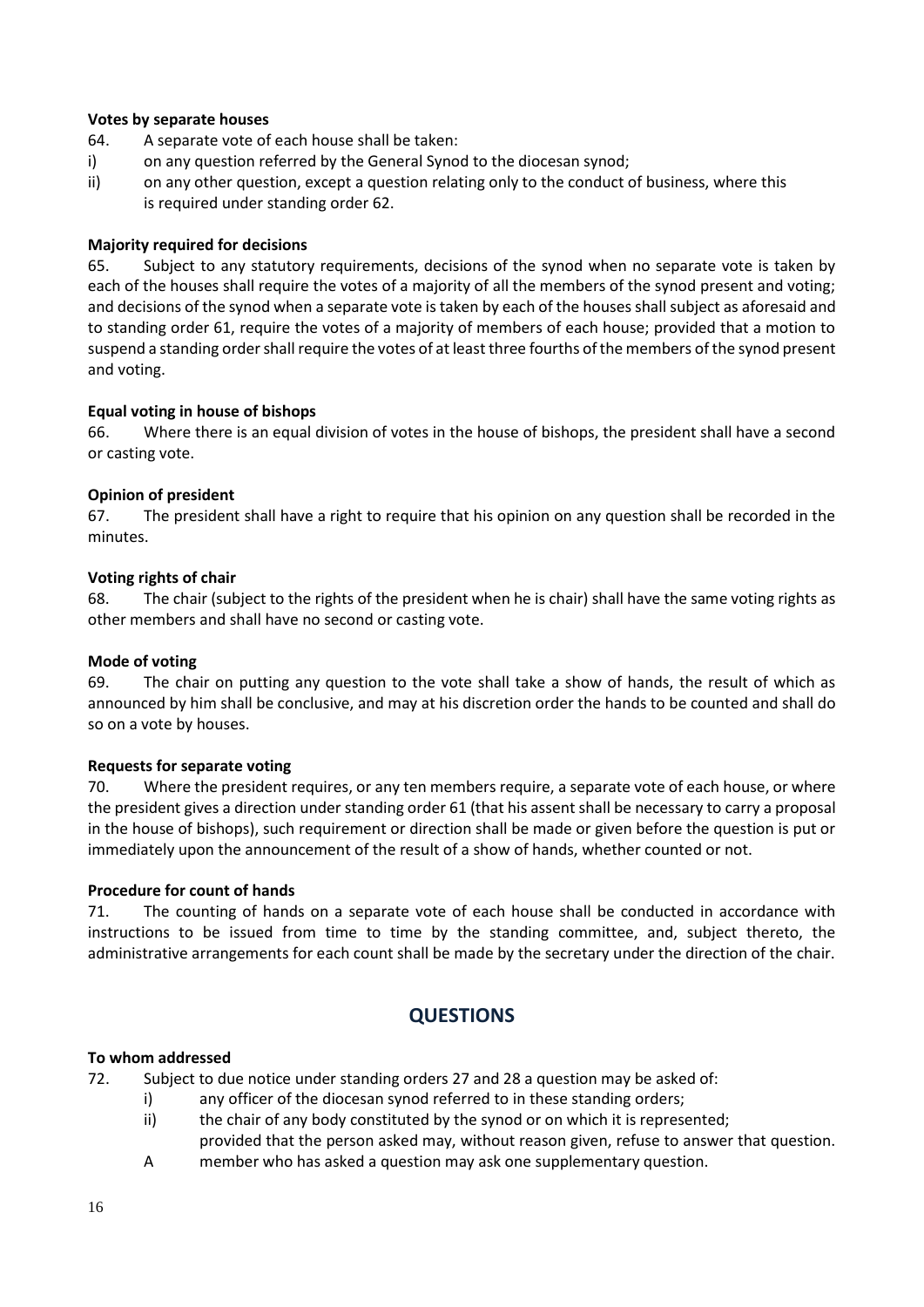#### **Content**

73. A question, if addressed to an officer, shall relate to the duties assigned to him and, if addressed to the chair of any body, to the business of that body. Questions shall not ask for an expression of opinion or for the solution of either an abstract legal question or a hypothetical problem, and shall be otherwise in order.

#### **Persons authorised to reply**

74. If the person of whom the question is asked is a member or officer of the synod he shall reply personally and, if not, the reply may be given by one of its members nominated by the president; provided that:-

- i) the president may instruct the secretary to reply on his behalf;
- ii) a member who is absent may authorise another member to deputise for him.

## **THE ARCHBISHOP'S COUNCIL AND STANDING COMMITTEE**

#### **Composition**

75. The Archbishop's Council and the standing committee (which are the same body and in these standing orders are referred to as "the standing committee") shall consist of its ex-officio members, and 6 elected members (2 from each archdeaconry, 1 of whom is lay and 1 clergy)

Ex officio members:

The president

 The vice-presidents (being the 2 elected chairs of diocesan synod houses) as under Standing order 7 The Bishop of Dover

The archdeacons

The Bishop's Senior Chaplain of Archdeacon status

The chair of the diocesan board of finance

The chair of the diocesan board of education

A representative of the Dean and Chapter

3 (normally lay) co-chairs of frameworks as appointed by Council

#### **Quorum**

76. One half of the members of the standing committee shall form a quorum.

#### **Elections to standing committee**

77. The elected members of the standing committee shall be elected by the house of which each is a member, immediately after the election of a new synod, and shall retire on the election of their successors or on ceasing to be qualified. The procedure for their election shall be as provided in standing orders 85-89.

#### **Officers**

78. The officers of the standing committee shall be as follows:

- i) The president of the synod shall be chair.
- ii) A member of the standing committee nominated by the president with the consent of the committee shall be vice-chair.
- iii) The secretary of the synod shall be secretary.

#### **Functions**

79.

• The primary purpose of Archbishop's Council is the Bishop and the Council working together to shape the Diocesan Strategy and to monitor the outworking of that strategy.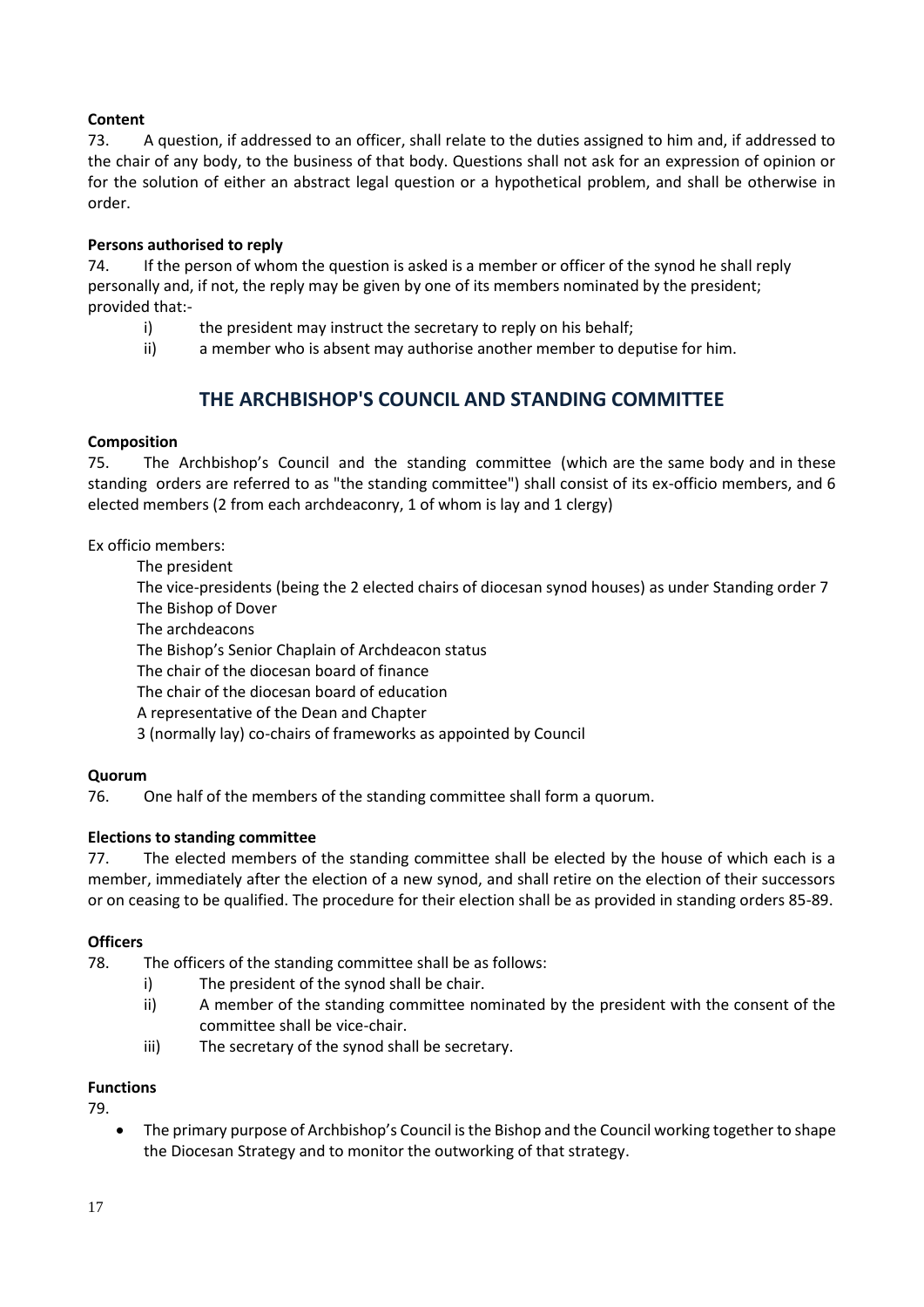• The heart of the Council's task is to encourage, enable and integrate the outworking of its agreed diocesan strategy. The Council in its capacity as the Diocesan Board of Finance shall exercise the responsibilities of acting as company directors and charity trustees.

## **OTHER COMMITTEES**

#### **Statutory committees**

80. The synod shall establish such committees or other bodies as may be required by law (to be known as "statutory committees") with such membership, functions and procedure as may be provided in the relevant enactment. Subject thereto, these standing orders shall apply to such committees or other bodies.

#### **Committees other than statutory committees**

81. The synod may at any time constitute such other committees as in the opinion of the synod are necessary or desirable and may delegate to a committee so constituted, with or without conditions, such functions of the synod as it thinks fit.

#### **Membership of committees**

82. Subject to any directions of the synod and to any statutory provision, the standing committee shall determine the number of the members of a committee and whether they shall be appointed or elected. A committee may include persons who are not members of the synod.

#### **Duration of membership**

83. The standing committee may, subject to these standing orders and any resolution of the synod, at any time dissolve a committee or alter the number of its members or its composition, and shall determine the term of office of its members.

#### **Sub-committees**

84. Every committee constituted by the synod may appoint sub-committees for such purposes as it thinks fit.

#### **Electors**

85. Any elected members of a committee may be elected by the whole synod without discrimination as to houses or by the three houses voting separately. In the absence of any direction by either the synod or the standing committee, they shall be elected by the whole synod.

#### **Nominations for election to committees**

86. Every nomination shall require a proposer and seconder who shall be qualified electors but the standing committee may (except in an election to itself) collectively nominate candidates. Nominations which shall be in writing and accompanied by signed evidence of the candidate's willingness to serve shall be delivered to the secretary within such period (not being less than 14 days) as he shall specify. If the number of nominations is no more than that of the seats to be filled, all the candidates shall be declared elected.

#### **Voting in elections**

87. (a) The names of the candidates together with the details of their proposers and seconders shall in any other event be circulated to every qualified elector on a voting paper which when marked and signed shall be returnable to the secretary within such period (not being less than 14 days) as he shall specify.

(b) Subject to paragraph (c) below, each elector shall have as many votes as there are seats to be filled, but shall not give more than one vote to any one candidate. In the event of an equality of votes, the election shall be decided by lot.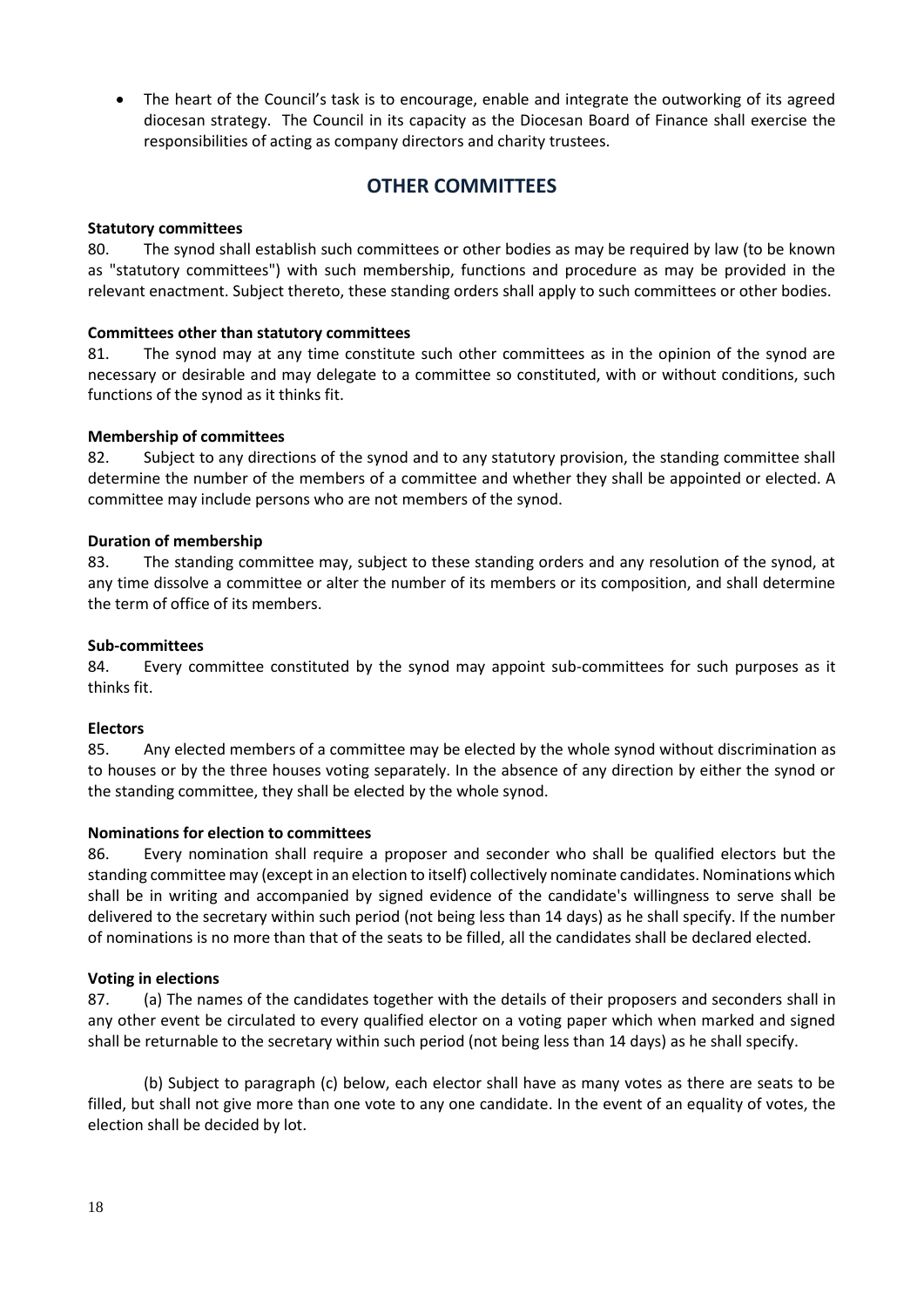(c) Where the synod or standing committee has directed that the election shall be conducted upon the principle of proportional representation, the rules, with the necessary modification made by the General Synod under Church Representation Rule 33(4) and for the time being in force, shall be used.

#### **Casual vacancies**

88. A casual vacancy in the office of any member other than an ex officio or co-opted member shall be filled within six months of the occurrence of the vacancy; provided that a vacancy which occurs within six months before the next triennial elections to the synod need not be filled.

#### **Directions by standing committee**

89. The conduct of elections to committees shall, subject to these standing orders, be in accordance with any directions by the standing committee.

## **PROCEDURE OF COMMITTEES**

#### **Chairmen**

90. A committee shall, subject to any direction by the synod or the standing committee, at its first meeting elect a chair from among its own members. In the absence of the chair, a chair for that meeting may be similarly elected.

#### **Quorum**

91. Not less than one third of the total members of a committee shall form a quorum but a committee may act notwithstanding a vacancy in its membership.

#### **Voting**

92. Questions submitted to a meeting of a committee shall be decided by a majority of those present and voting, save that in the case of an equality of votes the chair shall have a second or casting vote.

#### **Reports**

93. Every committee shall report at such times and in accordance with such procedure as may be determined by the standing committee; provided that each report shall be presented by a member of the committee which is responsible for the report, on the motion "That this report be received". No amendment to such motion shall be permitted but if carried it shall not be deemed to commit the synod to the acceptance of any matter in the report.

#### **General**

94. Subject to these standing orders and to any directions by the synod or the standing committee, a committee shall have power to determine its own procedure.

## **REPRESENTATION ON OTHER BODIES**

95. The procedure for appointing or electing representatives to serve on any committees or other bodies which are not statutory committees or responsible to the synod but on which it is required or permitted to be represented shall be determined in each case by the standing committee.

## **DOCTRINAL MATTERS AND FORMS OF SERVICE**

#### **Requirement of early circulation**

96. If notice is given of a motion, whether or not under standing order 100, which raises any question touching doctrinal formulae or the services or ceremonies of the Church of England the standing committee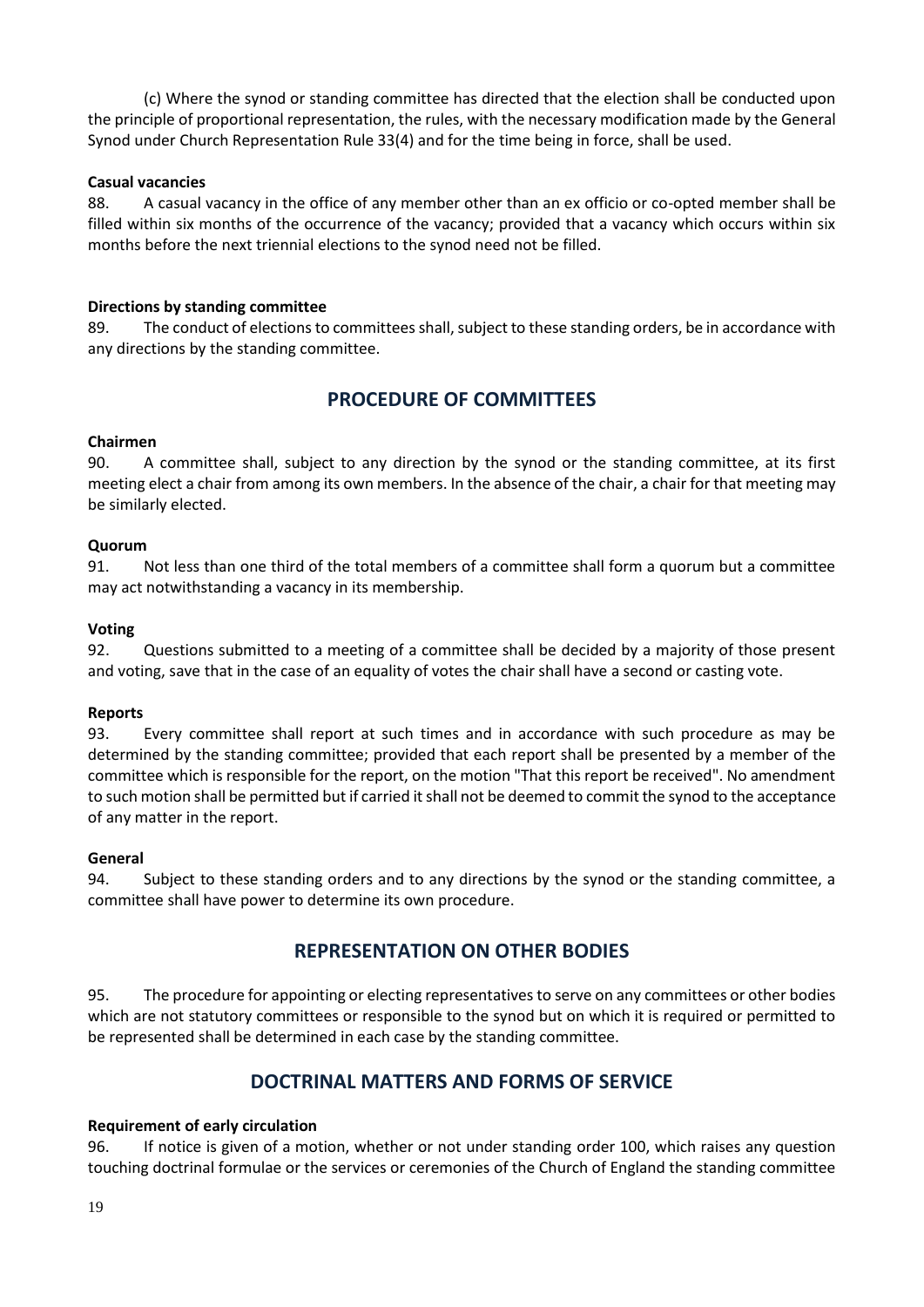shall include it on the agenda of the earliest convenient meeting of the synod; provided that save by permission of the chair and the consent of the synod, copies of such motion, together with a report thereon by the standing committee, shall be sent to members at least three months before it is finally voted on by the synod.

## **REFERENCES BY THE GENERAL SYNOD**

#### **When considered**

97. When a reference is received from the General Synod, whether under Article 8 of the Constitution of that Synod or otherwise, the standing committee shall include it on the agenda of such meeting of the diocesan synod as the committee may consider appropriate.

#### **Prior notice and documents required**

98. Unless the standing committee decide to the contrary for any reason members of the diocesan synod shall receive at least three months notice of the reference, and a report or other document prepared by or on behalf of either the General Synod or the standing committee of the diocesan synod shall be circulated.

#### **Consultations within the diocese**

99. The diocesan synod, before voting on a reference, may refer any question arising from it to the deanery synods or parochial church councils or parochial church meetings in the diocese for the expression of their views.

#### **Procedure of debate**

100. a) When the reference by the General Synod is in the form of a question requiring the answer Yes or No, the question shall be put to the diocesan synod as a formal motion in the affirmative sense. No amendment shall be in order and a separate vote of each house shall be taken under standing order 64. If the motion is defeated, the question shall be decided in the negative.

b)When the reference invites a fuller statement of opinion, a motion containing a draft of such statement shall be moved on behalf of the standing committee and amendments to such a motion shall be in order.

c) When all motions under the foregoing paragraphs (a) and (b) have been decided, other motions arising therefrom may, if otherwise in order, be moved by any member.

#### **Report on result**

101. The decisions on such motions and on any related motions not specifically included in the reference, together with any opinion recorded by the president and the number of votes cast in each house, shall be reported by the secretary of the diocesan synod to the secretary of the General Synod.

## **REFERENCES BY THE DIOCESAN SYNOD TO DEANERY SYNODS AND PARISHES**

#### **Matters referable**

102. The diocesan synod may on the motion of any member invite all or any deanery synods or parochial church councils or parochial church meetings in the diocese:

- i) to express an opinion on or to record approval or disapproval of any matter; or
- ii) to supply information within their knowledge; or
- iii) to exercise any other functions within their competence; and to report to the diocesan synod by a specified date.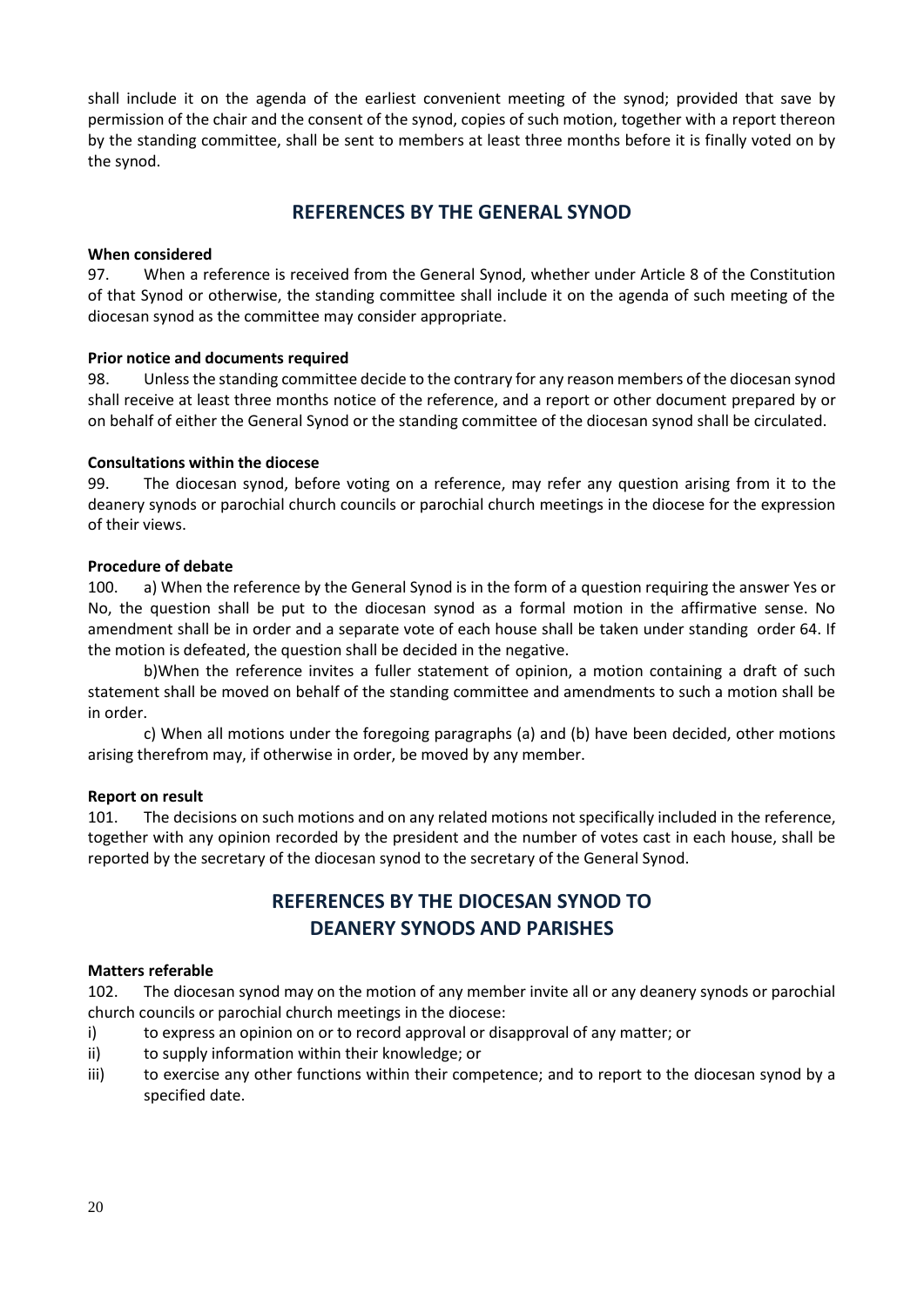#### **Report on proposal to refer matters**

103. The standing committee shall report to the diocesan synod on any proposal under the last preceding standing order and, if necessary, consideration of such proposal shall be postponed or adjourned until the standing committee has so reported.

#### **Circulation of reference**

104. The secretary of the diocesan synod shall send a copy of any resolution under standing order 102 to the secretary of each body concerned, together with such instructions and other information as the diocesan synod or the standing committee may direct.

#### **Form and date of reply**

105. Subject to any direction by diocesan synod, where a reference under standing order 102 invites approval or disapproval of any proposal, those bodies to whom such reference is sent shall be requested to frame their replies in the common form prescribed by the standing committee and shall be informed of the date for reply which shall be not less than three months later than the date of the resolution by the diocesan synod.

#### **Report on replies received**

106. At the earliest convenient meeting of the diocesan synod after the period for replies has expired, the standing committee shall report, orally or in writing as it thinks fit, on the outcome of the reference.

## **MATTERS RAISED BY DEANERY SYNODS AND PAROCHIAL CHURCH COUNCILS AND MEETINGS**

#### **By deanery synods**

107. A deanery synod may, on a motion moved by a member of the diocesan synod who represents that deanery, bring before the diocesan synod any question of general church interest or affecting the deanery or any parish within the deanery.

#### **By parochial church councils and meetings**

108. A parochial church council or parochial church meeting may, on a motion moved on its behalf in the deanery synod by a member of that synod who represents the particular council or meeting, request the deanery synod to take appropriate action under the last preceding standing order.

#### **Notice to diocesan synod**

109. Notice of a motion to be moved in the diocesan synod under standing order 107 shall be given by the secretary or a member of the deanery synod duly authorised for the purpose to the secretary of the diocesan synod.

#### **FINANCIAL BUSINESS**

#### **Duties of standing committee**

110. The standing committee shall be responsible for advising the president and the synod on the determination of priorities in the allocation of any funds at the disposal of the synod.

#### **Duties of diocesan board of finance**

111. The diocesan board of finance of the diocese (in these standing orders referred to as "the board") as constituted under the Diocesan Boards of Finance Measure 1925 shall be the financial executive of the synod and responsible for the custody and management of the synod's funds and the employment of all persons in receipt of salaries paid directly from those funds.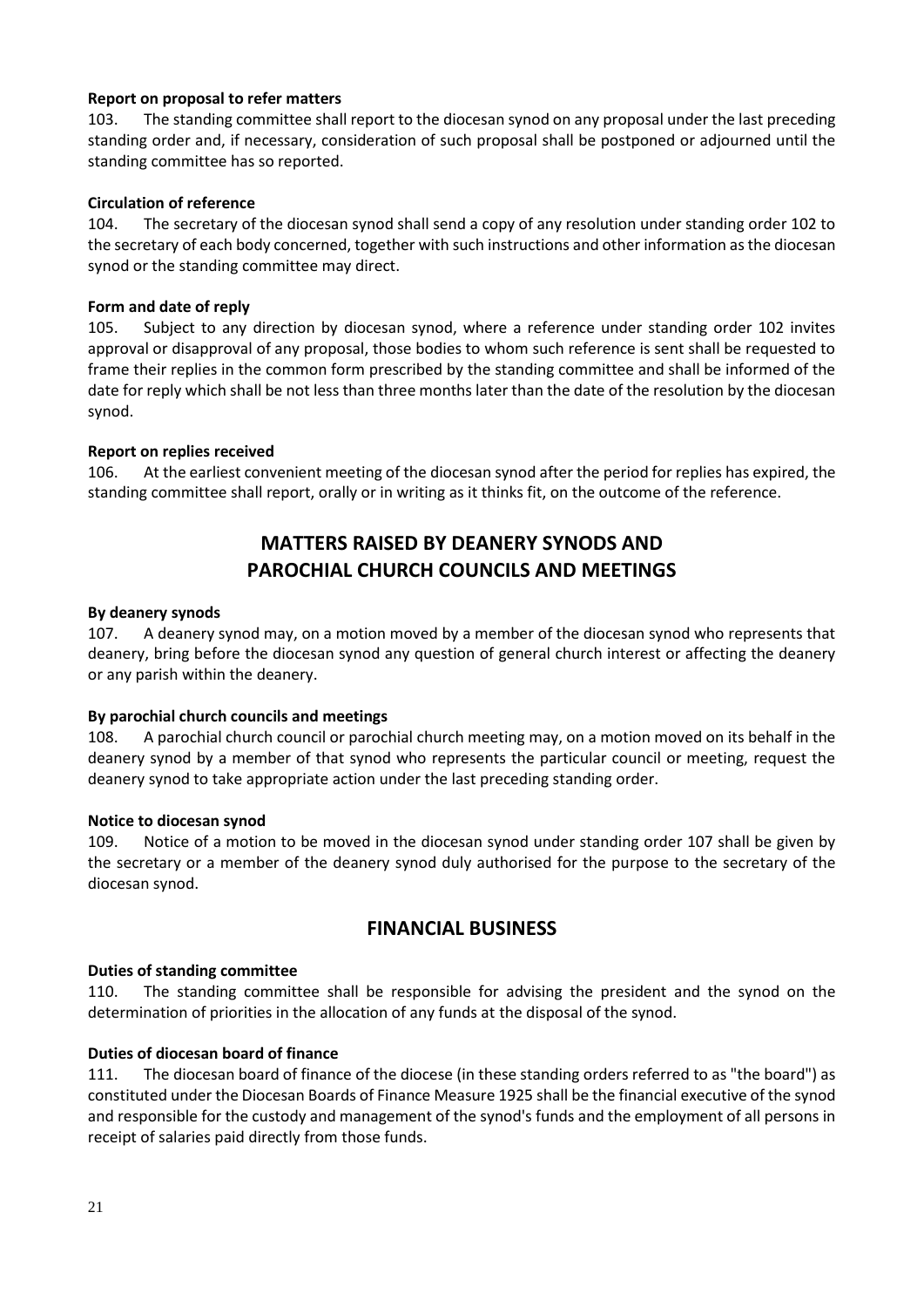#### **Preparation of annual accounts and draft budget**

112. Not later than 30 June in each year the standing committee shall consider a report and accounts for the preceding financial year ended on 31 December, a draft budget for the following year, and estimates for a further two years. The budget and estimates shall include:-

- a) the totals of the Ministry Fund, the Support Services Fund and the Mission Fund
- b) the ratio of the Support Services Fund and the Mission Fund to the Ministry Fund
- c) the explanation for any changes in the ratios year to year.

The standing committee may make to the synod in its capacity as the board of finance such recommendations thereon as it thinks fit.

#### **Presentation of annual accounts and budget**

113. Not later than 30 November the standing committee shall present to the synod in its capacity as the board of finance the accounts for the preceding year, the budget for the following year and estimates for a further two years. The budget shall provide for the expenditure required by every committee and other body responsible to the synod, subject to any changes made by the standing committee on grounds of priority or financial expediency under standing order l12.

#### **Diocesan board of finance - reports on financial business and the implications thereof**

- 114. The standing committee shall submit to the synod at any time reports upon:
	- i) the financial business of the synod or any of its subordinate bodies or any body in receipt of moneys voted by the synod.
	- ii) the financial implications of any item of business included in the synod's agenda or any notice paper relating thereto.

#### **Special votes of expenditure**

- 115. If the standing committee during any financial year either:
	- i) anticipates that expenditure sanctioned by the budget for that year will be inadequate because costs of authorised policies have risen or because new policies have been authorised since the budget, or
	- ii) if so instructed by the synod, the standing committee shall submit at any meeting of the synod before the end of that year a supplementary budget, together with recommendations as to how the additional expenditure can be met.

#### **Expenditure in excess of votes**

116. In presenting the accounts for the preceding year the standing committee shall report any expenditure in excess of the funds voted for that year and give the explanation of those responsible, together with its comments and recommendations as to how the excess expenditure shall be sanctioned.

#### **Notice of proposals involving expenditure**

117. Except with the consent of the standing committee or their authorised representatives in the synod, no motion involving expenditure shall be put to the vote unless thirty-five days' notice of the motion has been given to the standing committee, so as to give opportunity for their views on the proposal to be formulated and expressed during the debate.

#### **Form of money resolutions**

118. The standing committee shall not expend or engage to expend any of the synod's funds for which it is responsible without the authority of a resolution in the following form (to be known as a "money resolution"): "That the synod authorise (or direct) the Archbishops Council to expend a sum not exceeding (a named sum)"; provided that no amendment which would make a motion take the form of a money resolution shall be in order.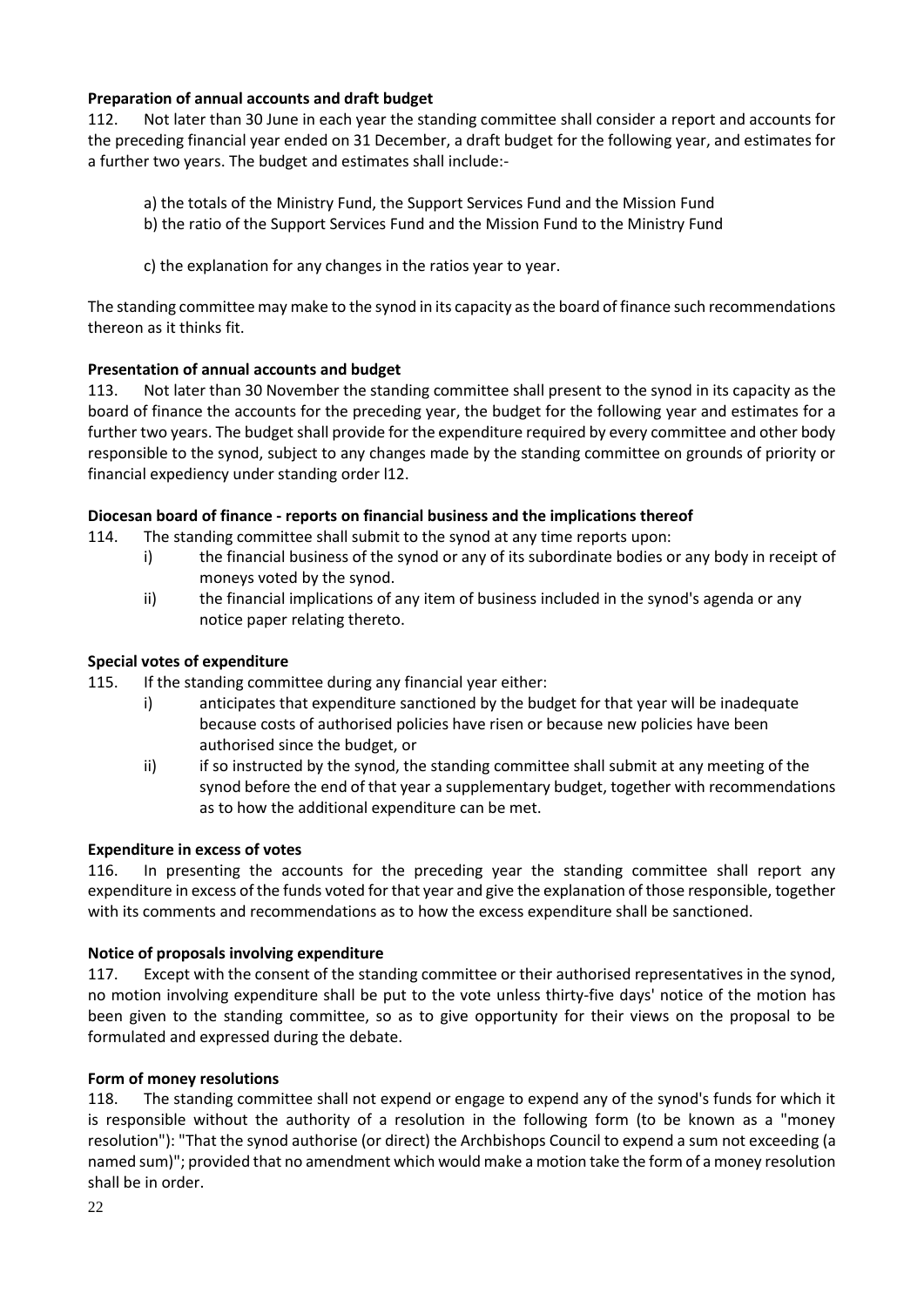#### **Persons authorised to move money resolutions**

119. No motion framed as a money resolution shall be moved otherwise than by a member authorised by the standing committee.

#### **Inadmissible amendments to money resolutions**

120. Save by consent of the standing committee, an amendment (other than an amendment moved by a member on behalf of the standing committee) shall be out of order if its effect would be to increase the expenditure which a motion framed as a money resolution seeks to authorise.

#### **Reference back of money resolutions**

121. A money resolution may be referred back to the standing committee for further consideration.

## **GENERAL PROVISIONS**

#### **Admission of press and public**

122. Subject to any directions by the synod or the standing committee, any member of the synod may move that the representatives of the press and members of the public shall withdraw during the whole or part of the business before the synod. If the motion is carried the chair shall request the representatives of the press and the public to withdraw.

#### **Periods of notice**

123. Any period of notice required by these standing orders shall be deemed to consist of clear days or weeks, not including the date of dispatch and the date of the event before which the notice must be delivered.

#### **Procedural defects**

124. A meeting of the synod or any of its committees of which the minutes have been approved and signed shall be deemed to have been duly summoned and held notwithstanding any defect in the procedure for summoning or conducting such meeting and no proceedings thereat shall be invalidated by the accidental omission to give the required notice of the meeting to any member.

#### **Amendment of standing orders**

125. A motion for the amendment of these standing orders shall require the previous consent of the standing committee.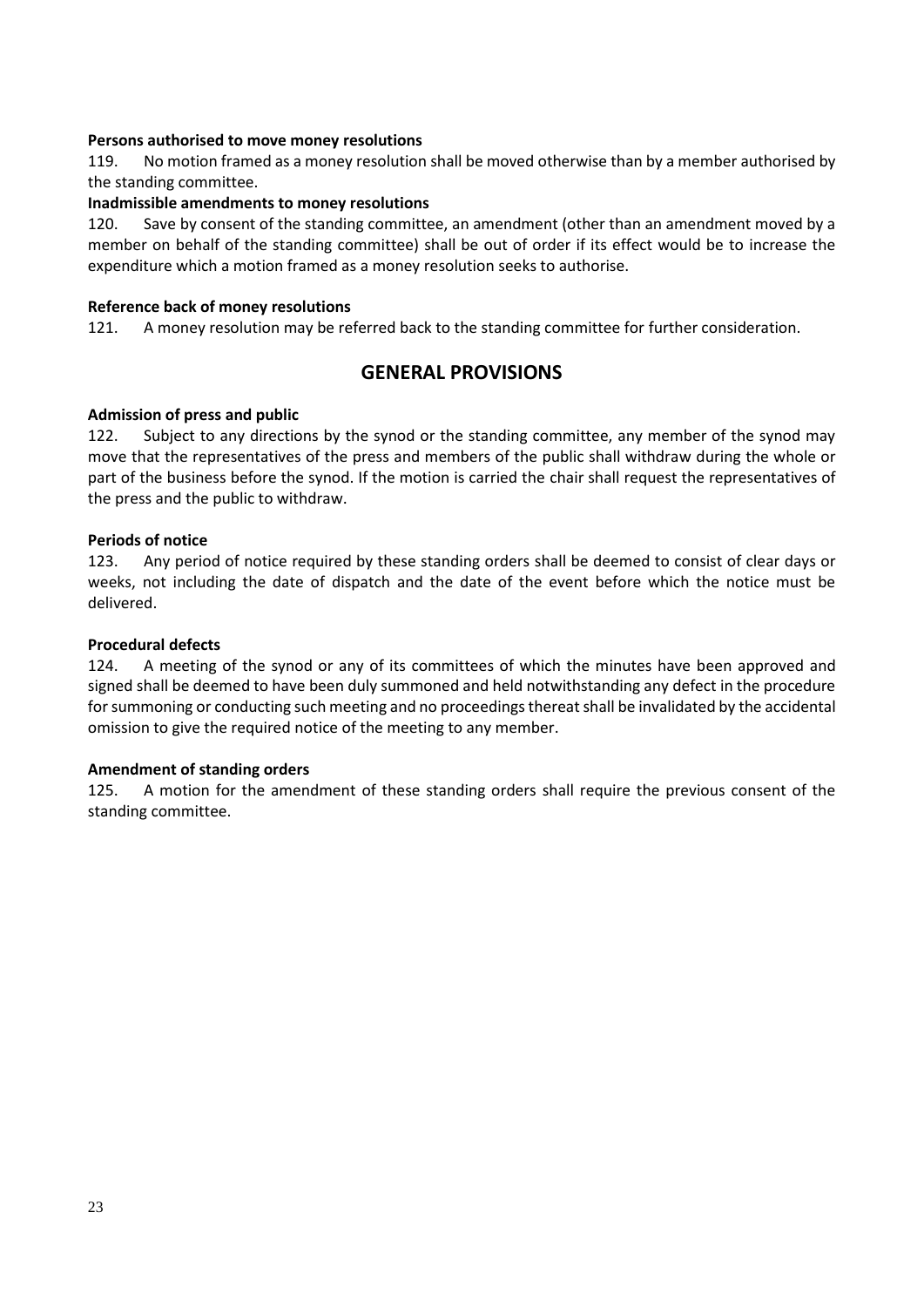## **CANTERBURY DIOCESAN SYNOD (2021 -2024) KEY ROLES & COMMITTEES**

## **DIOCESAN SYNOD**

**Acting Secretary The Ven Stephen Taylor** *(also acts as Secretary of the Archbishop's Council)* EA – Joanna Manser

**Registrar Owen Carew-Jones**

*The legal officer for the Diocese* Winckworth Sherwood, Minerva House, 5 Montague Close, London, SE1 9BB

## **ARCHBISHOP'S COUNCIL**

*The standing committee of Diocesan Synod. Also acts as the Diocesan Board of Finance (DBF).* **Chair Bishop of Dover Chair (when acting as DBF) Peter Wyllie (from 14th July 2021)**

## **DIOCESAN FRAMEWORKS**

#### **CHILDREN, SCHOOLS & YOUNG PEOPLE**

**Co-Chairs The Ven Darren Miller & Fiona Higgs** Director of Education Canon Quentin Roper Deputy Director of Education Niki Paterson

#### **MISSION AND MINISTRY**

Director **Canon Neville Emslie** Director of Ordinands/Vocations The Revd Jon Marlow

#### **COMMUNITIES AND PARTNERSHIP**

**Co-Chairs The Ven Darren Miller & (Vacant)**

**Co-Chairs The Ven Andrew Sewell & Jane Ashton** Director The Revd Dr Jonathan Arnold

## **OTHER COMMITTEES**

#### **FINANCE AND ASSETS**

**Chair Peter Wyllie** Director of Finance Doug Gibb Property Director **Sarah London** Sarah London

Financial Controller **Jennifer Mulrooney**